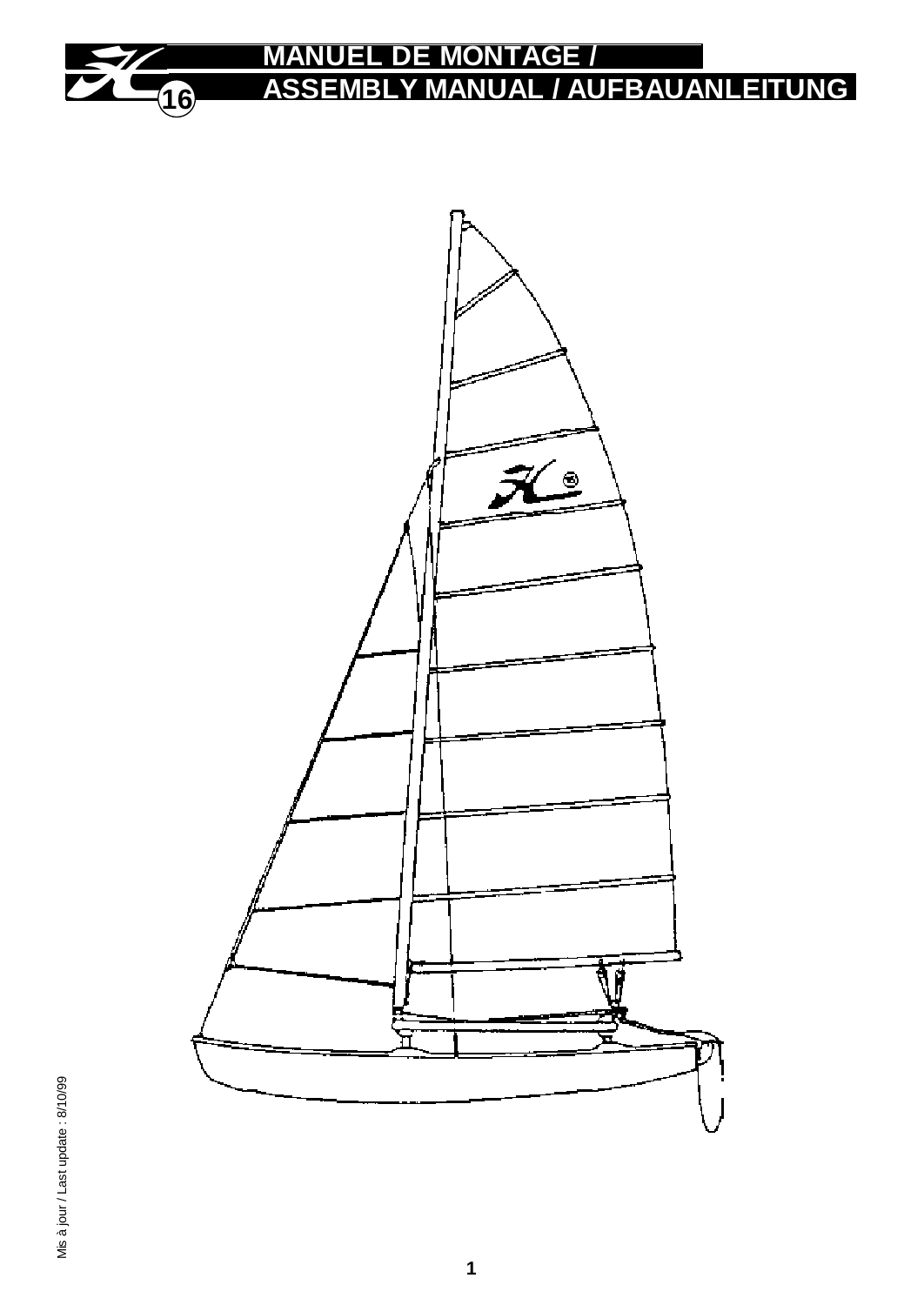## **16 TABLE OF CONTENT / TABLE DES MATIERES / INHALT**

| Part Description/Description des pièces/Ersatzteile    | $\mathbf{2}$ |
|--------------------------------------------------------|--------------|
| <b>Frame/Cadre/Rahmen</b>                              | 4            |
| Trampoline/Trampolin                                   | 6            |
| Rudder assembly/Gouvernail/Ruderanlage                 | 8            |
| <b>Wires and Mast/M</b> ât et gréement/Das Rig         | 9            |
| Stepping the mast/Mâtage/Aufziehen des Mastes          | 11           |
| <b>Shrouds/Haubans/Wanten</b>                          | 13           |
| Trapeze/Trapèzes/Trapez                                | 14           |
| Main traveller/Chariot de GV/Großsegel-Traveler        | 15           |
| Main sail/Grand-voile/Großsegel                        | 16           |
| Mainsheet system/Palan & écoute de GV/Großschot-System | 18           |
| <b>Jib/Foc/Fock</b>                                    | 20           |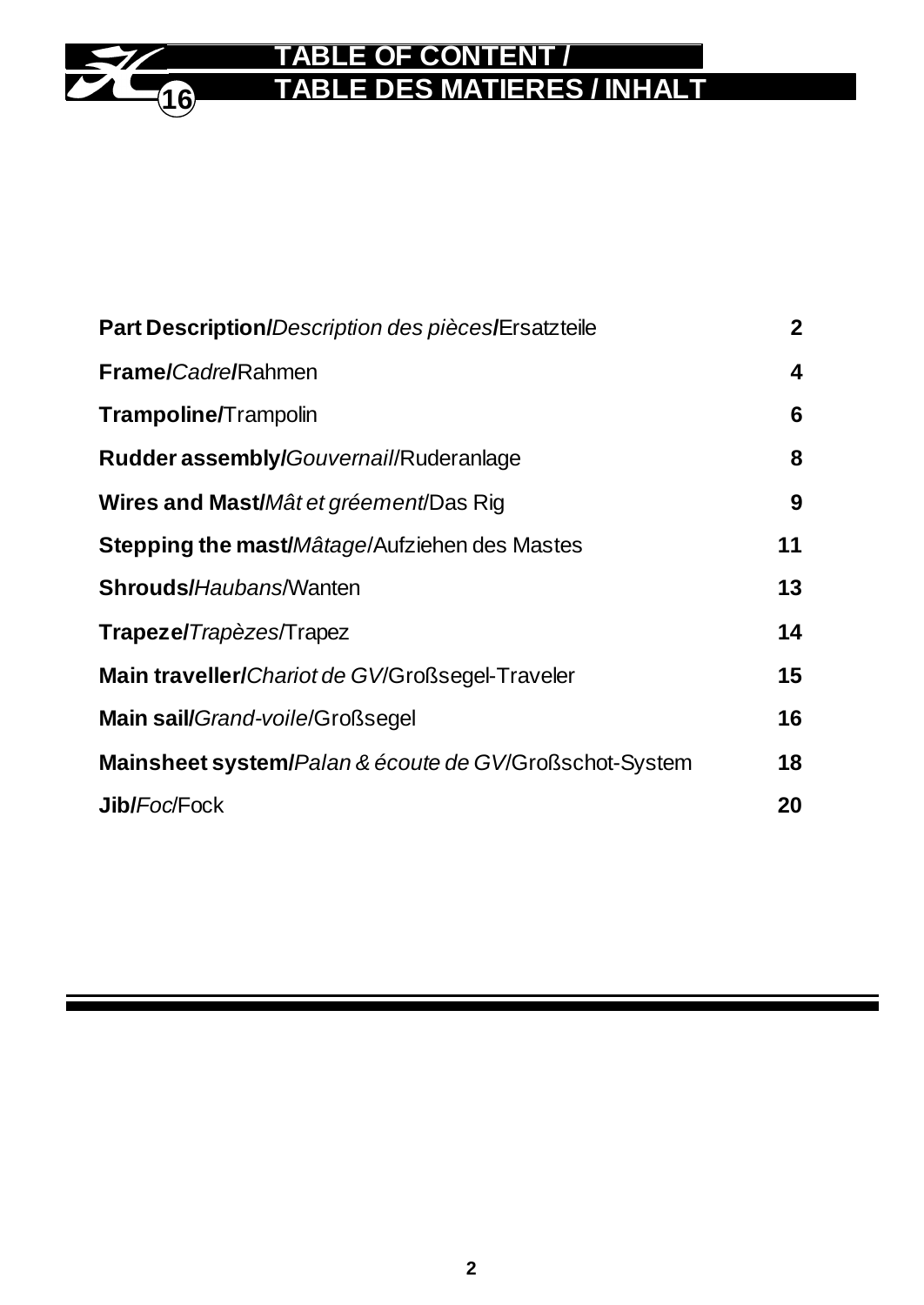### **Part Description**



## **Description des pièces/Ersatzteile**

#### **Packaging lay out**

Your Hobie Cat 16 comes in several parcels :

- **2 hulls wrapped in a special reinforced packaging**
- **1 mast in its packaging**

#### **- 1 long box including :**

- *1 set of rudder assemblies*
- *1 stick*
- *1 tiller crossbar*
- *1 front crossbar*
- *1 rear crossbar*
- *2 side bars*
- *1 bag of rigs*
- *1 bag of wires*
- *1 bag of ropes*
- *1 boom + set of battens together in the packing*

#### **- 1 box including :**

- *1 main sail*
- *1 jib*
- *1 sailbag*
- *1 trampoline*

#### **HC 16 ropes**

- 1 Jib halyard line
- 2 Main halyard line<br>3 Jibsheet
- 3 Jibsheet<br>4 Righting
- 4 Righting line<br>5 Main sheet
- 5 Main sheet<br>6 Trampoline
- Trampoline lines (3)
- 7 Trapeze ropes (4)<br>8 Traveller shock co
- 8 Traveller shock cord<br>9 Adjustment rope
- Adjustment rope

#### **HC 16 wires and rigs**

- 1 2 sets of trapeze (4)
- 2 Trapeze handles (4)
- 3 Trapeze adjusting rope locks (4)<br>4 Trapeze shock cords (2)
- 4 Trapeze shock cords (2)
- 
- 5 Big jib halyard block 6 Small jib halyard block<br>7 Forestay + piqtail
- Forestay + pigtail
- 8 1 set of shrouds (2)
- 9 Stay adjusters + toggles (2)
- 10 Stay adjuster + 2 shackles
- 11 Stay adjuster
- 12 Pylon screws (4)
- 13 Pylon nuts (4)
- 14 Tiller connection kit
- 15 Pins (2)
- 16 Shacle 8 mm
- 17 2 jib sheet blocks + shackle
- 18 Teflon washer
- 19 Cutter pins (4)
- 20 Plugs + washers (2)
- 
- 21 1 triple block<br>22 Gooseneck **Gooseneck**
- 23 CCT LE Traveller<br>24 Ratcher block
- Ratcher block

#### **Cordages HC 16**



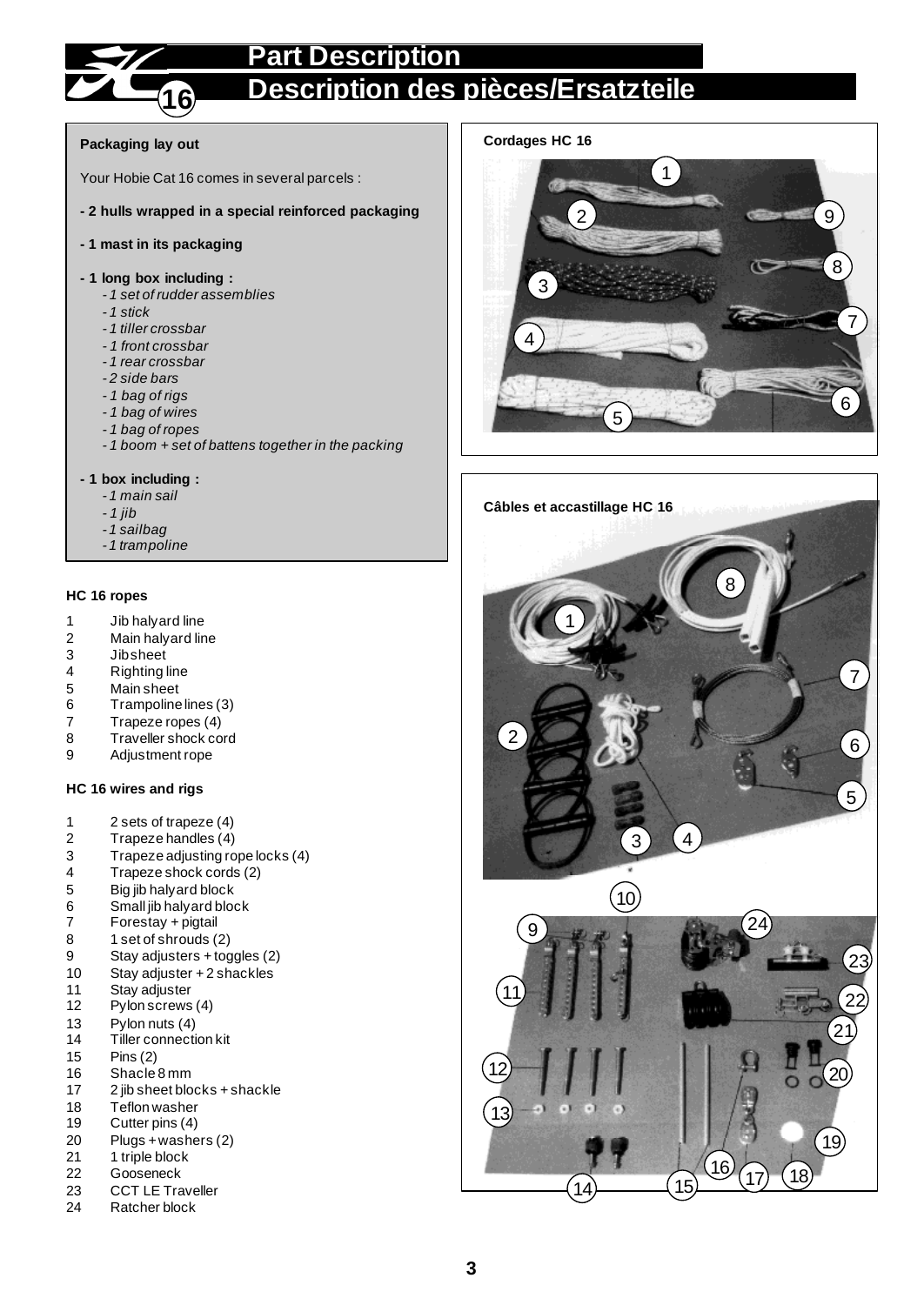

#### **Emballage**

Votre Hobie Cat 16 se présente en plusieurs colis dont :

**- 2 coques enveloppées dans un emballage renforcé**

#### **- 1 mât dans son emballage**

#### **- 1 boîte longue comprenant :**

- *1 jeu de gouvernails*
- *1 stick*
- *1 barre d'accouplement*
- *1 traverse avant*
- *1 traverse arrière*
- *2 barres latérales*
- *1 sac d'accastillage*
- *1 sac de câbles*
- *1 sac de cordages*
- *1 bôme + jeux de lattes dans leur emballage*

#### **- 1 carton comprenant :**

- *1 grand voile*
- *1 foc*
- *1 sac de voile*
- *1 trampolin*

#### **Cordages HC 16**

- 1 Drisse de foc
- 2 Drisse de GV<br>3 Ecoute de foc
- 3 Ecoute de foc
- Cordage de redressement
- 5 Ecoute de GV<br>6 Cordage tramp
- Cordage trampolin
- 7 Cordage trapèze
- 8 Sandow rappel chariot
- 9 Bout étarqueur

#### **Câbles et accastillage HC 16**

- 1 2 jeux de trapèze (4)
- 2 Poignées de trapèze (4)
- 3 Double-anneaux de réglage trapèze (4)
- 4 Sandows trapèze (2)
- 5 Poulie drisse de foc grand modèle
- 6 Poulie drisse de foc petit modèle
- Etai + estrope
- 8 1 jeu de haubans (2)
- 9 Lattes ridoires + chapes (2)
- 10 Latte ridoire + 2 manilles
- 11 Latte ridoire
- 12 Vis pylônes (4)
- 13 Ecrous pylônes (4)
- 14 Kit assemblage barre/gouvernail
- 15 Aiguillots (2)
- 16 Manille 8 mm
- 17 2 Poulies point d'écoute foc + Manille
- 18 Rondelle teflon
- 19 Goupilles (4)
- 20 Bouchons + rondelles (2)
- 21 1 Poulie triple
- 22 Vit mulet<br>23 Chariot C
- Chariot CCT LE
- 24 Poulie triple winch

#### **Verpackung**

Ihr Hobie Cat kommt in mehreren Verpackungseinheiten

#### **- 2 Rümpfe in extra-verstärkter Verpackung**

**- 1 Mast**

#### **- 1 Karton :**

- *1 Ruderanlage*
- *1 Pinne*
- *1 Anlenkstange*
- *1 Vorderholm*
- *1 Achterholm*
- *2 Seitenholme*
- *1 Tasche mit Takelage*
- *1 Tasche mit Drähten*
- *1 Tasche mit Tauwerk*
- *1 Baum + Lattensatz*

#### **- 1 Karton**

- *1 Großsegel*
- *1 Fock*
- *1 Segelsack*
- *1 Trampoline*

#### **HC 16 Leine**

- 1 Fockfall
- 2 Großfall
- 3 Fockschot<br>4 Aufrichtleir
- **Aufrichtleine**
- 5 Großschot
- 6 Trampolinleine
- 7 Trapezleinen
- 8 Gummiseil für Traveller
- 9 Vorliekstrecker

#### **HC 16 Drähte und Tauwerk**

 2 Satz Trapezdrähte 4 Trapezgriffe 3 4 Trapezstopper<br>4 2 Gummistrop fü 2 Gummistrop für Trapez 5 Fockfallblock groß<br>6 Fockfallblock klein 6 Fockfallblock klein<br>7 Vorstag Vorstag 1 Satz Wanten Wantenspanner und Verbindung Wantenspanner und 2 Schäkel Wantenspanner Pylonschrauben Muttern für Pylonschrauben Verbindungsgelend Ruderbolzen Schäkel 8 mm 2 kleine Blöcke für Vorschot (am Schothorn der Fock) und Schäkel Teflonunterlegscheibe Splint (4) Ablaßschrauben und Dichtungsringe Dreifacher Block 22 Lümmelbeschlag<br>23 CCT I F Travaller CCT LE Travaller Dreifacher Knarrblock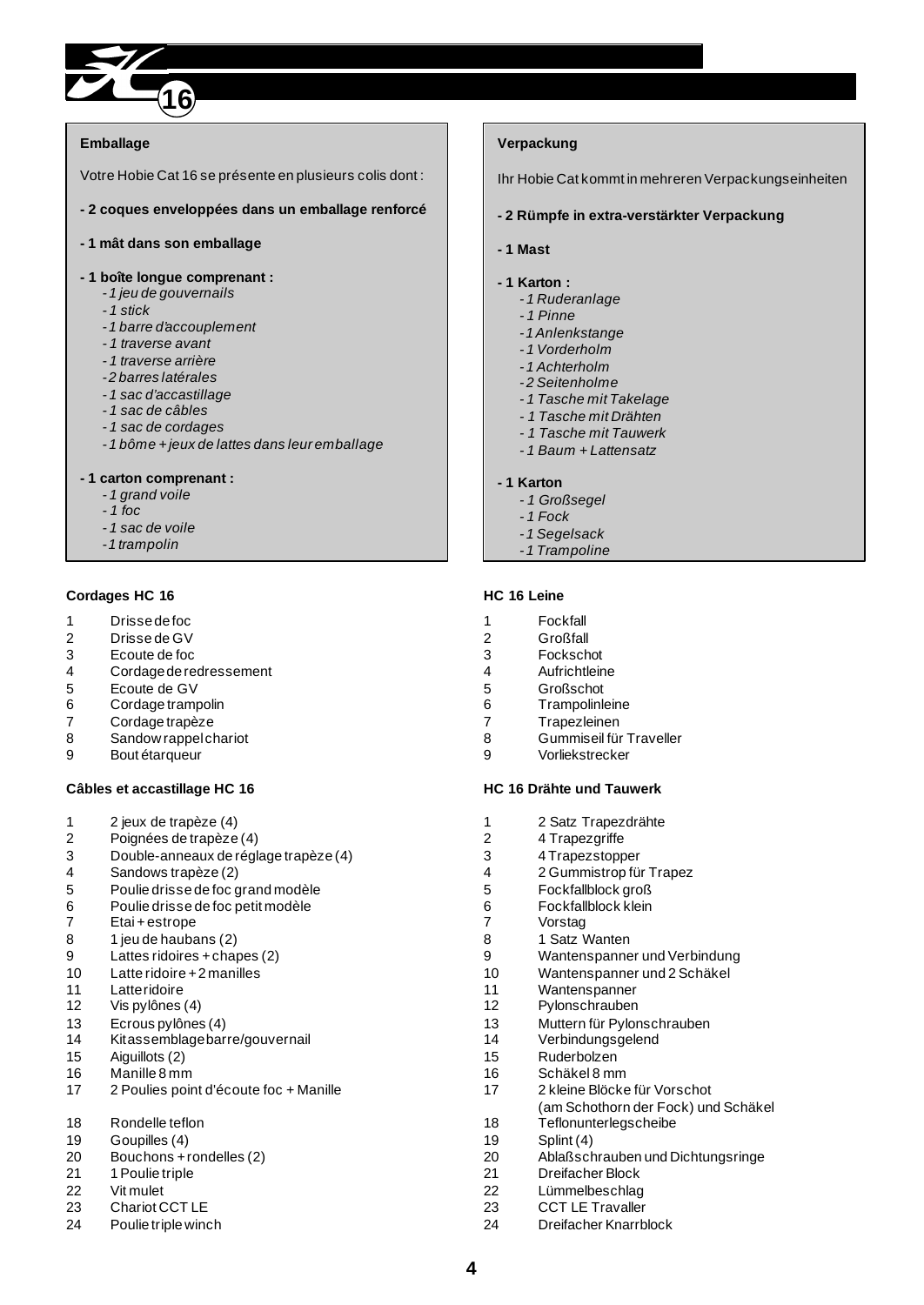## **Frame/Cadre/Rahmen**



#### **Tools required/Outils nécessaires/Notwendiges Werkzeug**

- 1 rubber mallet/1 maillet en caoutchouc/Gummihammer
- 1 flat screwdriver/1 tournevis plat/I Schraubenzieher
- 2 HEX wrenches #17/2 clefs de 17/17er-Schraubenschlüssel
- 2 HEX wrenches #10/2 clefs de 10/10er-Schraubenschlüssel
- 1 pair of pliers/1 pince/Flachzange
- 1 drill with a #10 auger/1 perceuse avec mèche de 10/Bohrmaschine mit 10er-Bohrer

**Position the hulls parallel (2 meters apart) and check the left from the right hull (antiskid on the deck towards the outside). Start each corner casting onto the pylon just to get them together. Use the soft mallet.**

*Positionner les coques en parallèle (espacées d'environ 2 m) en repérant la coque droite et la coque gauche (antidérapant du pont à l'extérieur). Mettre en place la traverse avant, en frappant alternativement les pièces d'angle avec le maillet, dans le simple but de les emboîter (dans un premier temps).*

Legen Sie beide Rümpfe parallel zueinander (Abstand ca. 2m). Setzen Sie den Vorderholm auf die Pylone. Schlagen Sie mit dem Gummihammer (nur auf die Ecke und die obere Fläche des Aluminiumgußteiles), so daß er Halt hat. Richten Sie Pylon und Vorderholm durch leichte Schläge mit dem Gummihammer aus. Schlagen Sie mit dem Gummihammer auf die Ecke und die obere Fläche des Aluminiumgußteil bis der Vorderholm ein wenig halt hat.





## **2**

**Insert the sidebars in their slots of the front crossbar. The flared portion of the sidebar track must be forward and facing inward. Fit in the rear crossbar onto the rear of the hulls and on the other end of each sidebar.**

**1**

*Avant de mettre en place la traverse arrière, glisser les barres latérales, dans leurs emplacements prévus à cet effet sur les traverses avant, en veillant à ce que le fraisage de la latérale soit côté avant. Emboîter simultanément la traverse arrière sur les pylônes arrières des coques, et sur l'autre extrémité de chaque latérale.*

Führen Sie die Seitenholme in den Vorderholm ein. Das ausgefräste Ende der Seitenholme muß dabei nach vorne und innen zeigen. Passen Sie den Achterholm in die Pylone und in die Seitenholme ein.

**3**

**Once the frame is assembled and fitted onto the hulls, drive each corner casting down onto the pylon until the bolt holes line up. Strike the casting directly over the pylon only. Use the soft mallet only.**

*Une fois le cadre parfaitement assemblé et emboîté sur les coques, frapper alternativement sur chaque pylône avec le maillet, tantôt sur la partie plate du casting, tantôt sur la partie bombée. Enfoncer jusqu'à ce que les trous des pylônes et des castings d'angle correspondent.*

Sobald die Holme exakt ausgerichtet sind, werden alle Eckteile gleichmäßig heruntergeschlagen, bis die Bohrlöcher übereinstimmen.

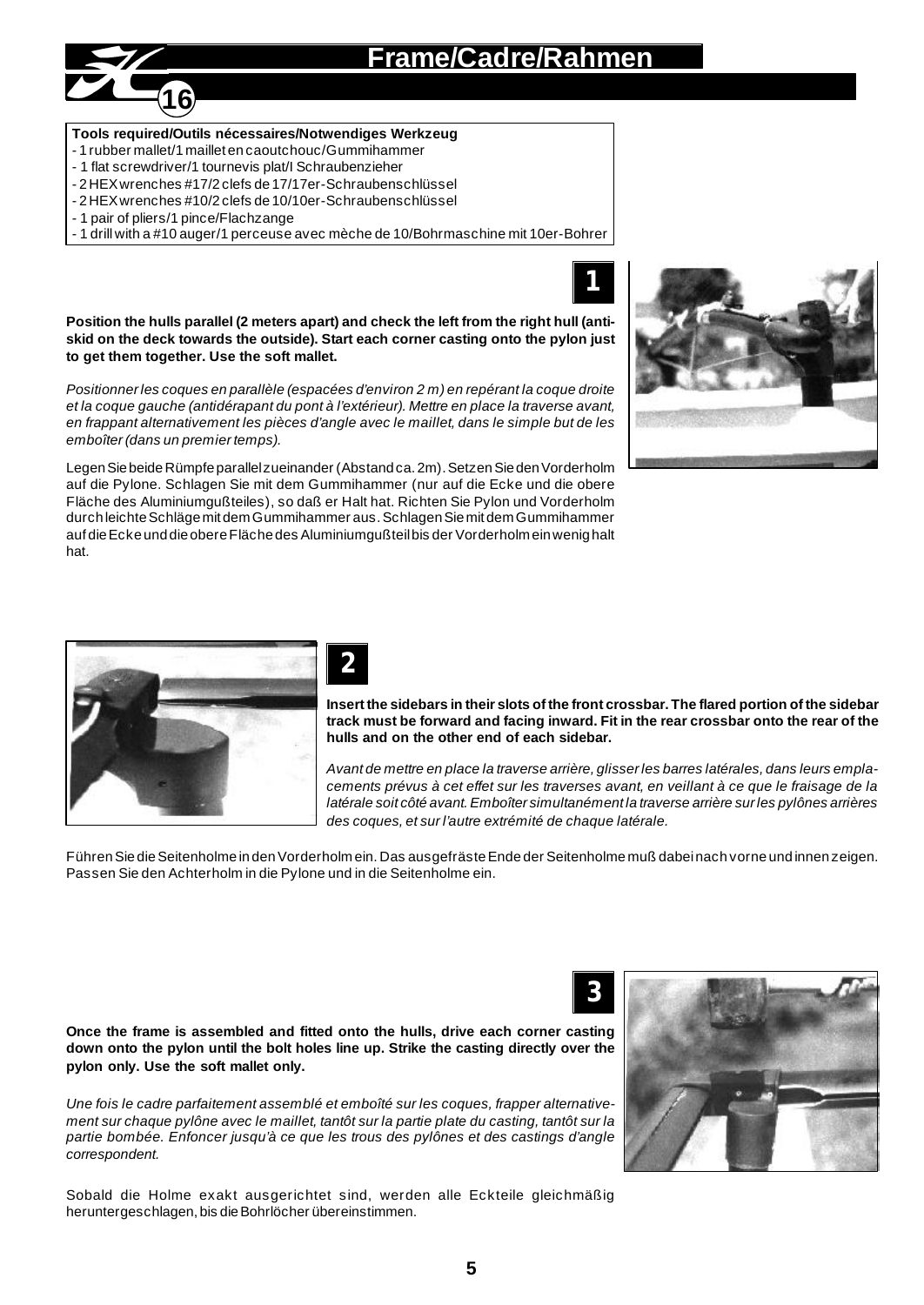





**Once the frame is definitely adjusted, we strongly recommend to redrill each bolt passage with an auger of 10 in order to ease the fitting of the bolts (drill alternatively each side of the pylon).**

*Le cadre étant définitivement ajusté (trous correspondant parfaitement) il est vivement conseillé de réaléser chaque passage de boulon à l'aide d'une mèche de 10, afin de faciliter le montage des boulons (percer alternativement de chaque côté du pylône).*

Wenn der Rahmen richtig ausgerichtet ist (Bohrlöcher stimmen überein), empfehlen wir, die Bohrlöcher mit einem Bohrer der Größe 10 nachzubohren. Dadurch wird die Montage der Pylonschrauben erleichtert. Bohren Sie abwechselnd von beiden Seiten der Pylone.



**Install the four pylon bolts and nuts, with the nuts inboard. Tighten securely, but do not over-torque.**

**TIP : do not hesitate to file off the top of the pylons. This will avoid gripping and jamming when you fit the frame.**

*Glisser les quatre boulons au travers des pylônes, en les introduisant par l'extérieur. Bien serrer les écrous avec les clefs de 17 (attention .... pas trop!).*

*Astuce : ne pas hésiter à limer les bavures du sommet de chaque pylône de coque avant montage du cadre, pour éviter tout accrochage ou blocage au moment de l'emboîtement du cadre.*



Fügen Sie die vier Pylonschrauben von außen nach innen ein. Ziehen Sie die Muttern mit einem 17er-Schlüssel gut fest, aber nicht zu stark.

Tip: Feilen Sie die Gußnähte der Pylonspitzen ab, bevor Sie den Rahmen einsetzen. Damit verhindern Sie, daß sich der Rahmen beim Einsetzen verklemmt oder blockiert.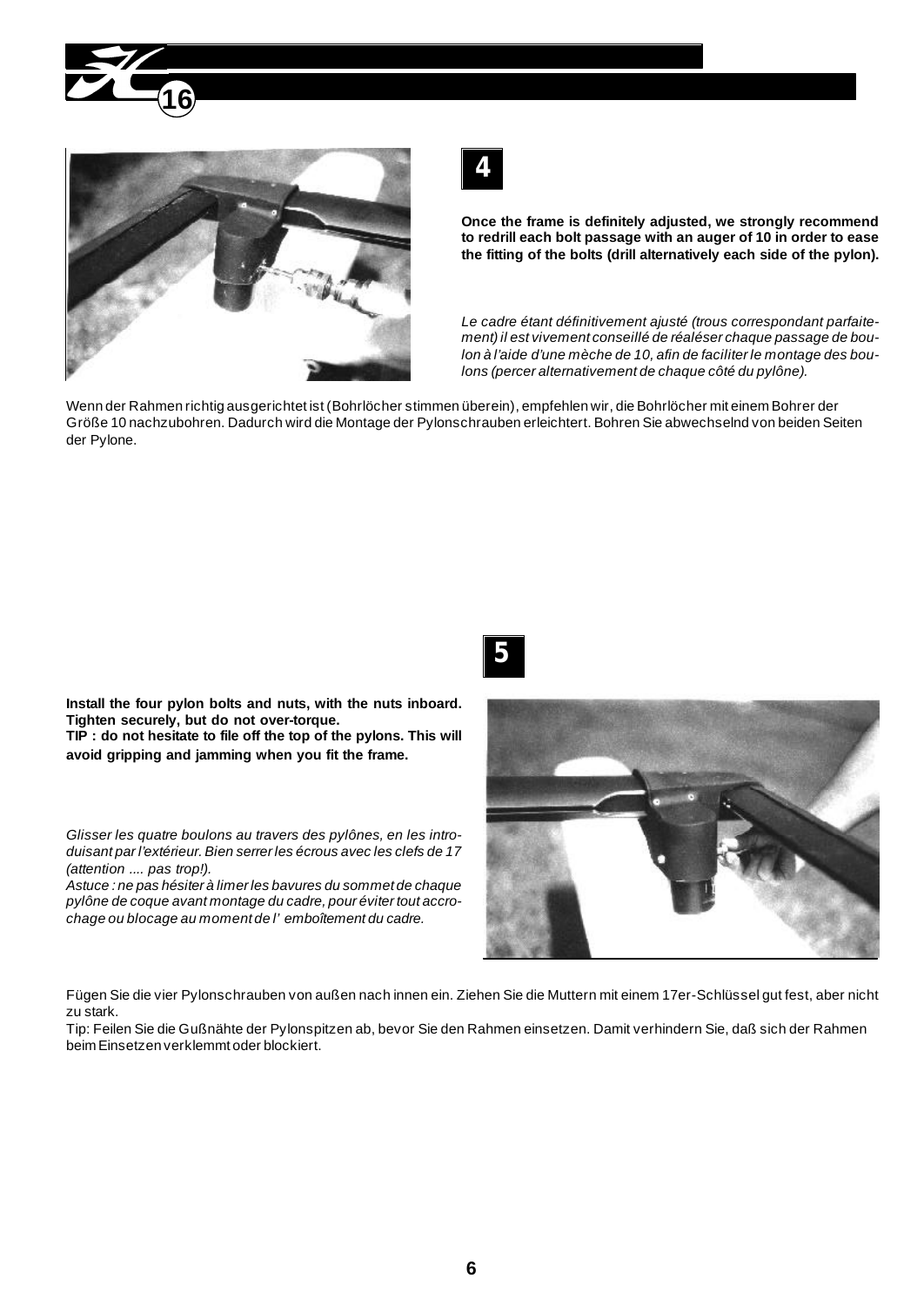

## **Trampoline/Trampolin**



**Insert trampoline half into the flared sidebar track so that the grommets are running down the center and across the back. Position the forward edge even with the forward crossbar.**

**Insert the forward edge of the trampoline into the front cross bar track adjacent to the corner casting and slide it all the way to the center. Repeat this operation for the opposite side. Install the aft lacing strip by feeding teh larger bead into the track in the aft crossbar. Make sure it is centered.**

#### *NB : The hiking straps should be on top.*

*Poser les moitiés de trampolin sur la traverse avant en considérant que les oeillets sont au centre et le long de la traverse arrière, sangles fixées par dessus.*

*Introduire un côté du trampolin dans le fraisage de la barre latérale du côté correspondant, puis glisser l'avant dans la rainure de la traverse avant. Tirer le trampolin vers le centre. Répéter l'opération côté opposé, puis introduire la bande arrière dans la traverse arrière.*

#### *NB : attention à ce que le côté lisse des oeillets soit vers le haut .*

Legen Sie die Trampolinhälften über den Vorderholm, so daß die Ösen nach mittschiffs und nach achtern weisen. Von den vorderen Ecken ausgehend, führen Sie die Trampolinränder zunächst in die Längsholme bis nach hinten ein, anschließend in den Vorderholm. Führen sie den schmalen Trampolinstreifen von der Seite in den Achterholm ein. Hinweis: Achten Sie darauf, daß die glatte Seite der Ösen nach oben zeigt.



**Tie each aft lacing line to the aft corner casting as follows : Start with an 8 knot at one end of the line which you will block into the inferior hole of the rear casting (behind the crossbar fitting). Then, pass the line through the grommet on the side of the trampoline (from underneath), then in the rear trampoline strip (from above). After 3 or 4 laces, temporarily tie it at the aft end. Repeat the same operation for the other side.**

*NB : Make sure you passe the line above the crossbar binding nut to avoid friction during sailing.*

*Prendre les 2 cordages de fixation arrière de trampolin. Démarrer par un noeud en 8 en bout de cordage, que l'on vient glisser et bloquer dans le trou inférieur du casting arrière (derrière la fixation de traverse). Passer le cordage dans l'oeillet du trampolin côté (par dessus) et alternativement dans la bande arrière (par dessus), après 2 ou 3 passages, bloquer par une clef (provisoirement). NB : veillez à passer le cordage au dessus du boulon de fixation de traverse pour éviter qu'il ne frotte en navigation. Répéter l'opération côté opposé.*

Machen Sie einen Achtknoten in das Ende der Trampolinleine und führen Sie die Leine durch die kleine Querbohrung am hinteren Eckteil. Führen Sie die Trampolinleine, mit der äußeren Trampolinöse beginnend, im Zickzack zwischen Trampolin und dem hinteren Trampolinstreifen bis zur Mitte hin, durch die Ösen und sichern Sie das Ende provisorisch mit einem Knoten.

Hinweis: Achten Sie darauf, daß Sie die Trampolinleine über der Fixierschraube hinwegführen, damit die Leine beim Segeln nicht scheuert. Machen Sie dasselbe auf der anderen Seite.



**2**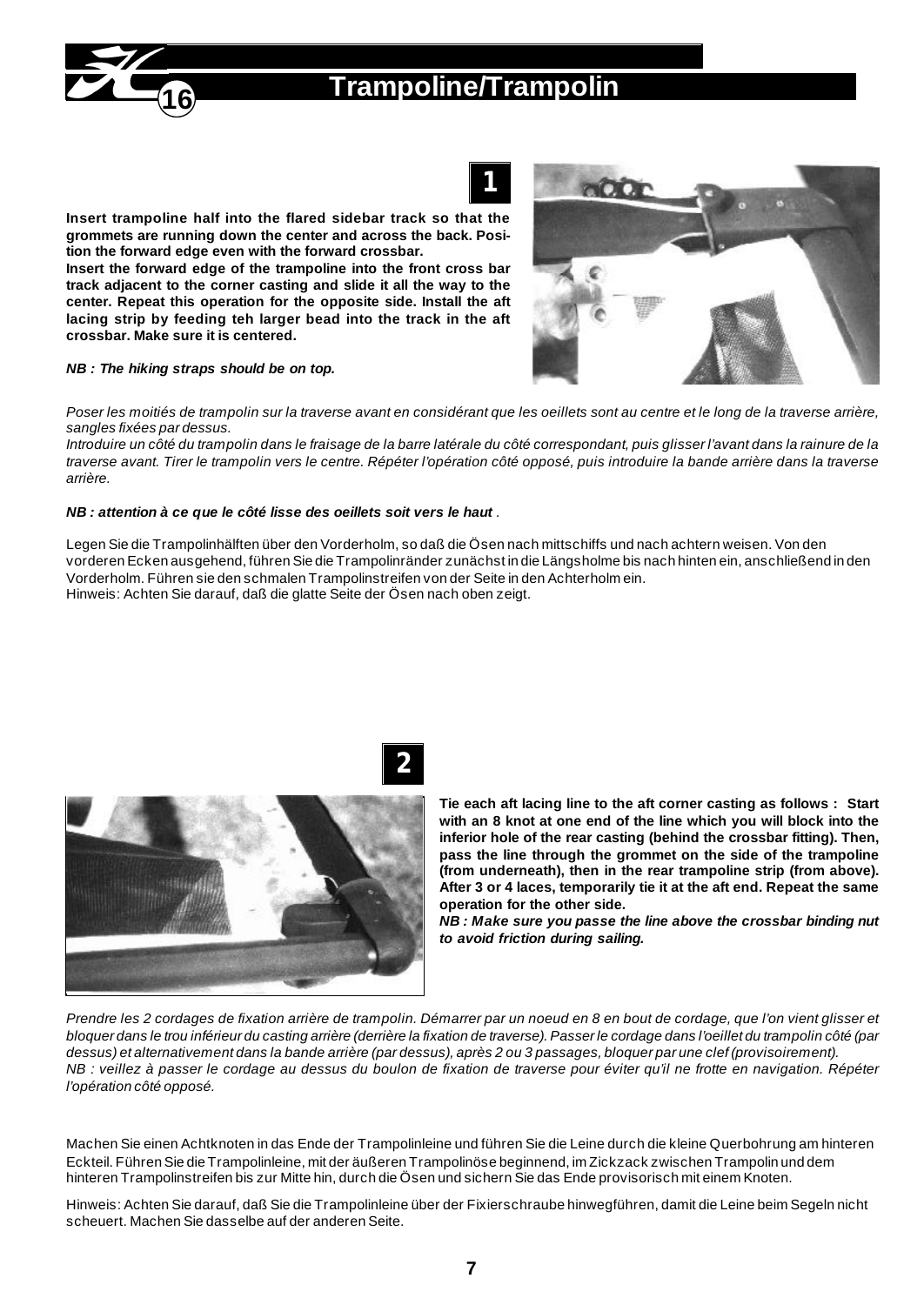



**Tie the center lacing line. Start with a bowline knot. Lace the line back and forth taking up slack as you go. When lacing go through the grommets over/ under.**

*Prendre le troisième bout de fixation de milieu de trampolin (le plus long). Démarrer avec un noeud de chaise le laçage central. Tendre fortement. Attention à ce qu'il n'y ait pas de plis. Lacer en passant dans les oeillets dessus/dessous.*

Verknoten Sie ein Ende der mittleren Trampolinleine mit einem Palstek in der vorderen Öse und führen Sie das andere Ende unter ständigem Nachspannen nach hinten.

**4**

#### **Stop the central lacing by a triangle. Use the central grommet on the rear trampoline stripe. Make a key at the end.**

*Terminer le laçage central par un triangle à l'aide de l'oeillet central de la bande arrière puis conclure avec une clef.*

Verbinden Sie die losen Enden, so daß ein Dreieck mit doppelter Begrenzung ensteht.







**Temporarily tie off the line at the aft end, then remove slack again by working it out front to back. Lace the two aft lines simultaneously in the same manner.** *NB : As the boat is used, it will be necessary to periodically retighten the lines.*

*Reprendre la laçage arrière du trampolin en débloquant la clef, en veillant à la tension constante du cordage. Respecter toujours l'alternance dessus/dessous du passage dans les oeillets. Terminer le laçage par une clef. Répéter l'opération côté opposé. NB : le trampolin tend à s'élargir à l'usage, dans ce cas là, resserrer périodiquement les cordages.*

Öffnen Sie den provisorischen Knoten und spannen Sie die Trampolinleinen noch einmal kräftig nach. Achten sie darauf, daß die Trampolinleine dabei ständig unter Spannung bleibt. Gehen Sie immer abwechselnd von oben und unten durch die Ösen. Sichern Sie mit einem Knoten.

Hinweis: Da sich das Trampolin dehnt, muß es ab und zu nachgespannt werden.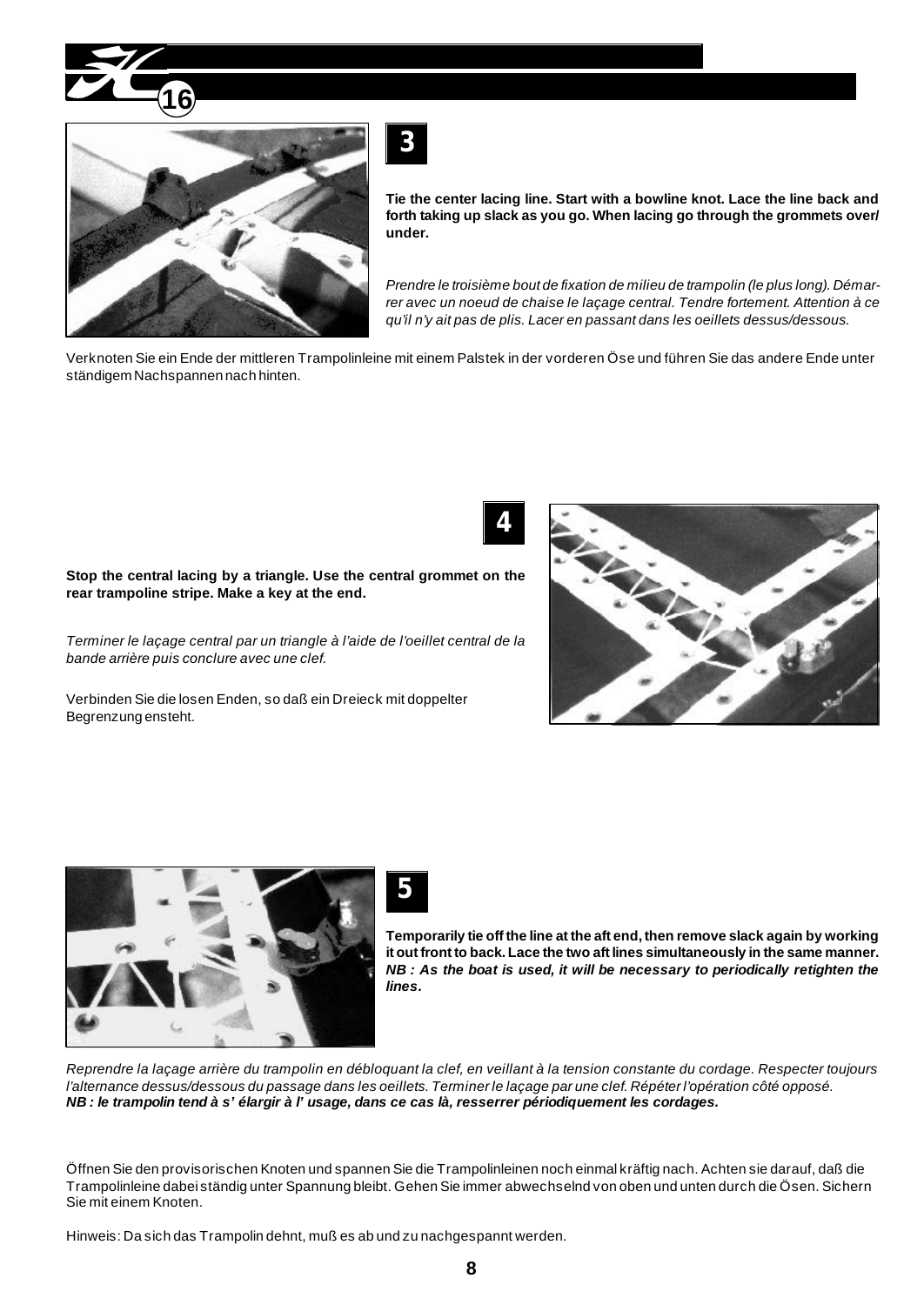## **Rudder assembly/ Gouvernail/Ruderanlage**





#### **RUDDER ASSEMBLY**

**Identify the right rudder assembly (green sticker) and the left one (red sticker). They must not be reversed. Slip the rudder pin down through the casting and gudgeons. Insert the split pin in the hole of the rudder pin so that it prevents it falling down. Do the same thing on the opposite side. Make sure that the plastic cam has the nose up as indicated on the drawing.**

#### *TETE DE GOUVERNAIL*

*Repérer le gouvernail droit (point vert) et le gauche (point rouge). En aucun cas les pièces marquées ne doivent être inversées. Glisser l'aiguillot à travers le fémelot et la tête de gouvernail jusqu'à ce qu'il dépasse. Insérer la goupille dans le trou de l'aiguillot de manière à empêcher celui-ci de retomber. Répéter cette étape pour l'autre gouvernail.*

*ATTENTION : La came de safran doit avoir le nez en l'air comme indiqué sur le dessin.*

#### **RUDERKOPF**

Die Teile der Ruderanlage sind mit roten (links) und grünen (rechts) Aufklebern gekennzeichnet. Es dürfen auf keinen Fall verschieden gekennzeichnete Teile vermischt werden. Schieben Sie den Ruderbolzen durch den Ruderkopf und die Beschläge am Heck, so daß das kleine Loch oben ein Stück herausschaut. Stecken Sie den Splint zur Sicherung des Ruderbolzens hinein und biegen Sie das Ende auf. Achten Sie darauf, daß die Rudernock mit der Nase nach oben zeigt, wie auf der Abbildung zu sehen.

#### **TILLER SYSTEM**

**Attach the tiller crossbar to the tiller arm. Pay attention to the left and right side. Insert the screw as shown on the drawing. Repeat the same operation on the other side.**

#### *BARRE D'ACCOUPLEMENT*

*Relier la barre d'accouplement au bras de gouvernail (ATTENTION : respecter le sens). Pour ce faire : insérer la vis à travers la demi-bille, barre, etc... comme indiqué sur le dessin. Répéter l'opération de l'autre côté.*

#### **ANLENKSTANGE**

Verbinden Sie nun die Anlenkstange auf beiden Seiten mit dem Ruderarm. Hierzu wird die Schraube durch eine Unterlegscheibe, die Kunststoffhalbkugel etc gesteckt (gemäß Abbildung).

**3 STICK**

#### **STICK**

**Attach the stick by slipping the pin through the violin screw in the middle of the tiller crossbar.**

#### *STICK*

*Le stick se fixe à l'aide d'un axe passé à travers la vis violon se trouvant sur la barre d'accouplement.*

#### **PINNE**

Die Pinne wird mit einem Bolzen und einem Sicherungsring (Ringsplint) auf der Halterung der Anlenkstange befestigt.





**RUDDER ASSEMBLY/TÊTE DE GOUVERNAIL**

**DRAINING PLUG**



## **blades. The two blades must be parallel.**

*VIS DE REGLAGE La vis de réglage permet d'ajuster le parallélisme des lames de safrans. Les deux lames doivent être parallèles.*

**This screw allows for readjustment of the rudder**

#### **SCHRAUBEN ZUM JUSTIEREN DER RUDER**

Mit dieser Schraube kann der Winkel der Ruder zueinander verstellt werden. Die Ruderblätter müssen parallel zueinander stehen.

۵Ď

**SOUTH AND A**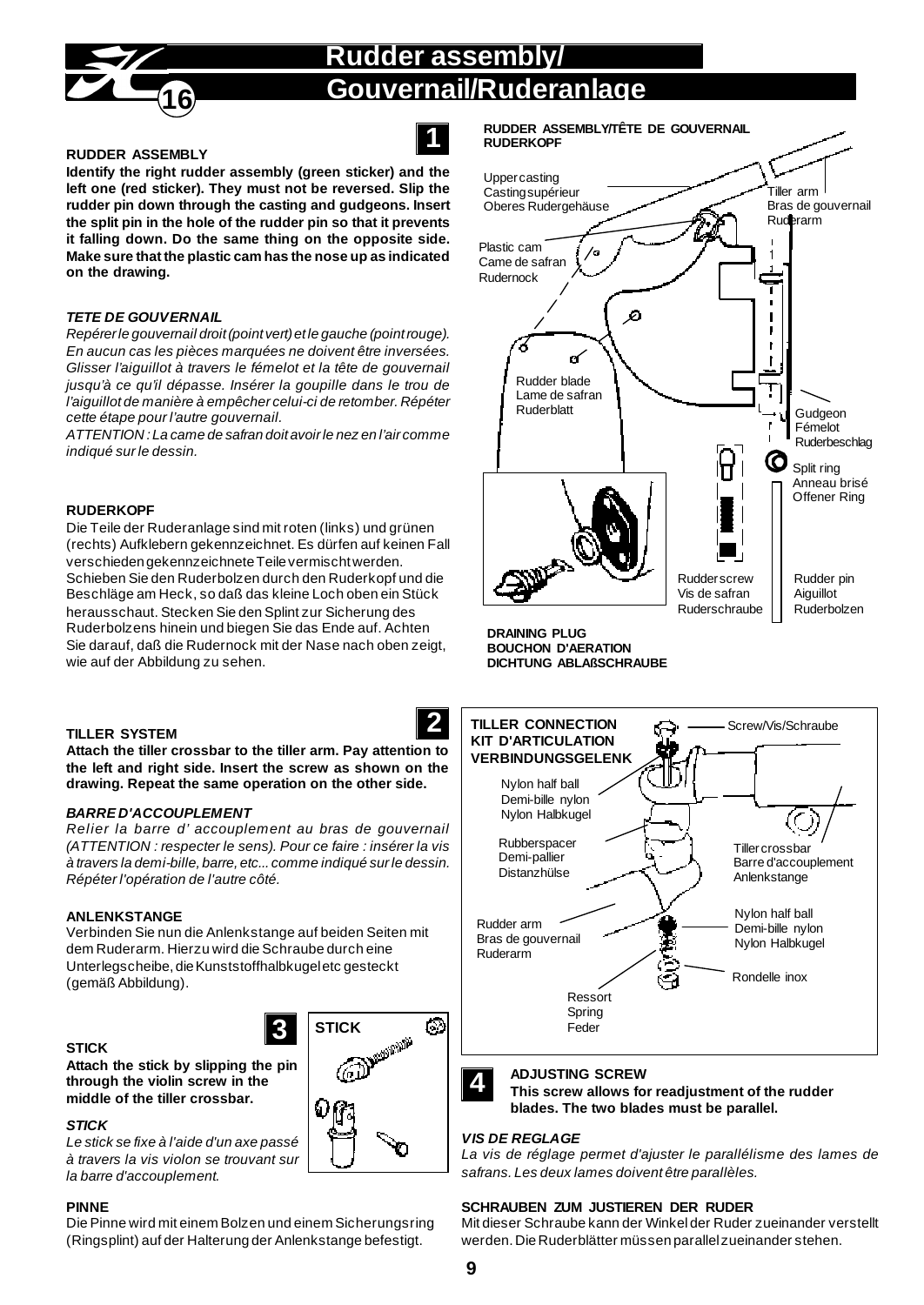## **Wires and Mast/Mât et gréement/Das Rig**

# **1**

**Take the wire sets and install them along the mast as shown on the drawing below :**

**- helm's trapeze (2)**

**16**

- **crew's trapeze (3)**
- **shroud (4)**
- **forestay + pigtail (5)**
- **shroud**
- **crew's trapeze**
- **helm's trapeze**

**Use the schackle to fix the wires to the mast tang (1) insuring that**

**- the forestay is between the two shrouds**

**- and that the trapezes are slipped around the shackle pin apart from the mast tang.**

*Prendre les jeux de câbles et les dérouler le long du mât en les répartissant de part et d'autre du mât selon l'ordre suivant (voir dessin) :*

- *trapèze barreur (2)*
- *trapèze équipier (3)*
- *hauban (4)*
- *étai + estrope (5)*
- *hauban*
- *trapèze équipier*
- *trapèze barreur*

*Les fixer au capelage (1) avec la manille de 8 mm, en tenant compte de ces deux impératifs :*

*a) Fixer le trapèze du barreur (gauche et droite) en glissant chaque cosse entre le capelage et la manille ; les deux cosses pivoteront autour du manillon qui leur sert également de fixation.*

*b) Au moment de glisser l'étai dans la manille, veiller à ce que l'estrope se retrouve positionnée entre l'étai et le mât (à l'intérieur).*

## **2**

**Attach the big block to the pigtail with a shackle. Hook the halyard to the small block with a bowline block. Slip it into the lower sheave of the big block then back to the sheave of the samll block and then in the upper sheave of the big block. (see the drawing).**

*Prendre les 2 poulies de drisse de foc et la drisse de foc. Fixer la poulie grand modèle (GM) à l'estrope par sa manille. Attacher la drisse par un noeud de chaise au ringot de la poulie petit modèle (PM), passer dans le réa inférieur de la poulie GM, revenir au réa de la poulie PM, puis dans le réa supérieur de la poulie GM (voir dessin cicontre).*



1 Wickeln Sie die Takelage ab, und legen Sie die Drähte auf dem Boden aus. Schieben Sie die Drahtkauschen wie in der Abbildung zu sehen auf den großen Mastschäkel:

- Steuermann-Trapez (2)
- Vorschoter-Trapez (3)
- Wanten (4)
- Vorstag und Pigtail (5)
- Wanten
- Vorschoter-Trapez
- Steuermann-Trapez

Befestigen Sie dann den Schäkel an der Masthalterung (1)

Achten Sie darauf, daß

a) das Vorstag zwischen den Wanten ist,

b) das Trapez des Steuermanns im Schäkelstift eingehängt ist, nicht im Schäkel.



Nehmen Sie die zwei Blöcke für das Fockfall und das Fockfall. Machen Sie den großen Block mit einem Schäkel am Pigtail fest. Befestigen Sie das Fall mit einem Palstek am kleinen Block. Führen Sie das Fall über die untere Rolle des großen Blockes zur Rolle des kleinen Blockes und über die obere Rolle des großen Blockes (siehe Abbildung).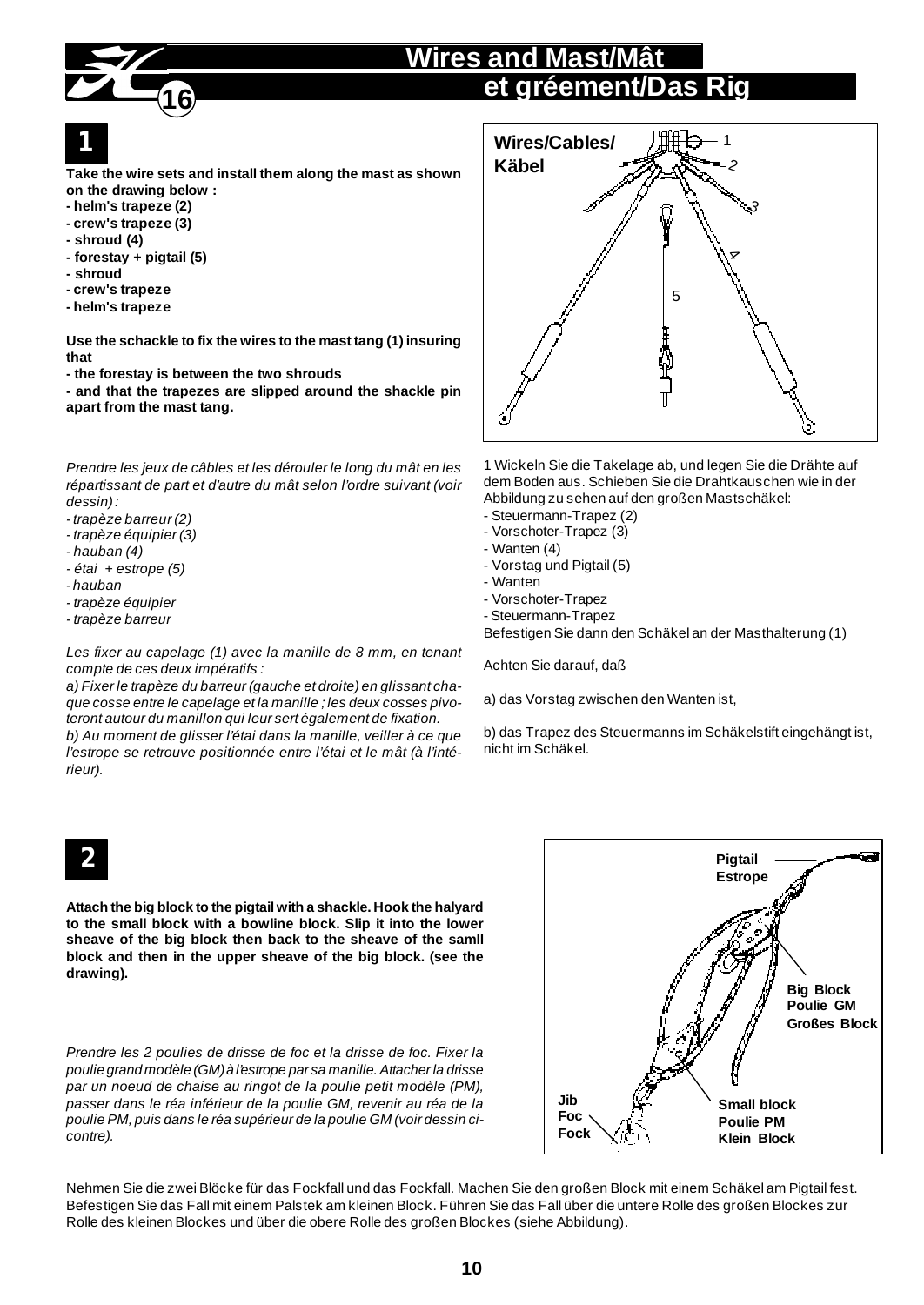



**Take the small block down to the bottom of the mast. Thread the jib halyard around the cheek block at the base of the mast, through the jib downhaul block and around the cleat as shown.**

*Saisir enfin la poulie PM et la descendre en bas du mât de manière à la fixer provisoirement à l'autre extrémité de la drisse de foc qui aura au préalable eu un premier blocage au niveau du taquet blanc, en base de mât. Bloquer définitivement la drisse au taquet après un passage dans la manille de poulie PM.*

Nehmen Sie den kleinen Block, ziehen Sie ihn zum Mastfuß und machen Sie ihn provisorisch am anderen Ende des Fockfalls fest, das zuvor an der weißen Klampe unten am Mast belegt war. Führen Sie das Fockfall durch den Schäkel des kleinen Blockes und belegen Sie das Fall richtig.

**4**

**Attach the main halyard rope to the main halyard wire (falling from the mast head) with a bowline knot. Set the halyard wire and rope alongside the mast.**

*Prendre la drisse de grand voile et la fixer à la cosse de la drisse câble du mât par un noeud de chaise. Faire courir le câble d'un côté du mât et la drisse de l'autre (glisser les plots fixés sur la drisse câble dans la gorge du mât).*

Nehmen sie das Großfall und befestigen Sie es mit einem Palstek an der Kausch des Mastkabels. das Kabel läuft auf der einen Seite des Mastes, das Fall auf der anderen. Führen Sie die Metallhülsen des Kabels in die Mastnut ein.



**Attach the main halyard rope to the black cleat and then thread it through the shackle of the halyard cable and secure it back to the black cleat.**

*Fixer provisoirement au taquet noir de la base du mât la drisse de cordage, puis la passer dans la manille de la drisse câble pour revenir se bloquer au taquet noir.*

Gehen Sie mit der Leine des Falls einmal um die schwarze Mastklampe, dann durch den Schäkel am Kabel und belegen Sie dann das Fall an der schwarzen Mastklampe.



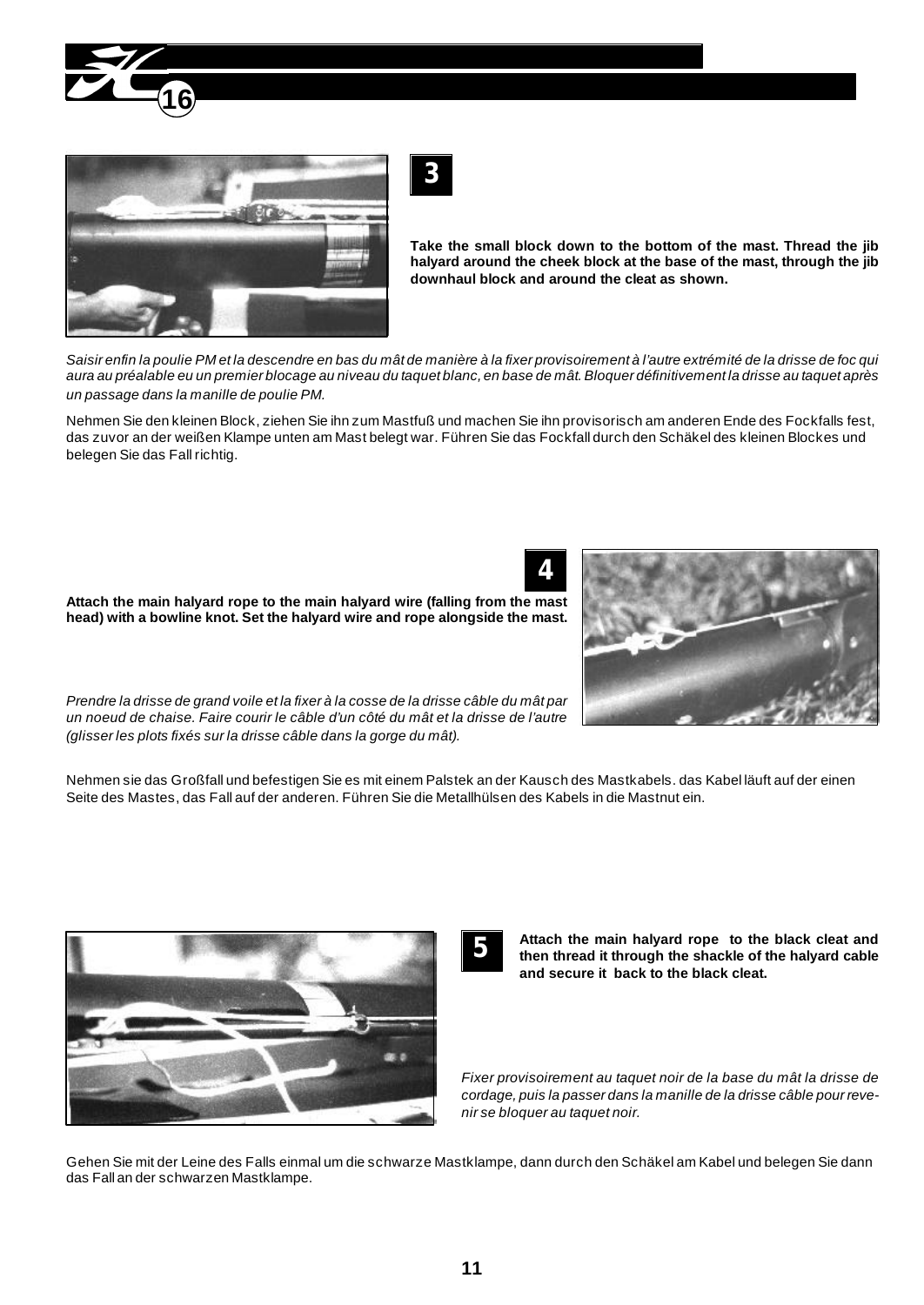

## **Stepping the mast/Mâtage/ Aufziehen des Mastes**

### **DANGER !**

**When stepping the mast or launching the boat watch for overhead electric wires. Shock or even death could result if the mast comes in contact with overhead electric wires.**

### **ATTENTION !**

 $\sqrt{}$ 

**Lors de la levée du mât ou de la mise à l'eau du bateau bien s'assurer qu'il n'y a pas de lignes à haute tension. Le contact du mât avec une ligne à haute tension peut entraîner la mort par électrocution.**

ТN **ACHTUNG ! Vergewissern Sie sich vor dem Mastsetzen oder beim Segeln daß dieser nicht in Berührung mit Hochspannungsleitungen kommen kann. Lebensgefahr !**







**Preparing the mast Préparation du mâtage Vorbereitung des Mastes**

**Take the briddle wires and attach the opposite ends to the shackle on the bottom of the forestay adjuster.**

*dérouler la bride située à l'avant de chaque coque. Prendre la latte ridoire équipée de deux manilles et la relier aux brides par la manille inférieure (celle du milieu sera dirigée vers le mât).*

Verbinden Sie die Hahnepotdrähte der beiden Rümpfe mit dem zugehörigen Schäkel. Machen Sie den Vorstagspanner an dem Schäkel fest. Der andere Schäkel zeigt dabei in Richtung Mast.



**Check that the bolts of the shroud anchor bars are well tightened. Attach the shroud stay adjuster to the anchor bolts on each hull with the clevis pins and lock rings provided.**

*Après avoir vérifié le bon serrage des cadènes de haubans fixées sur les coques, y attacher les deux lattes ridoires avec chape (en bas), axes et anneaux brisés prévus à cet effet.*

Prüfen Sie, ob die Püttings der Wanten fest sitzen. Befestigen Sie die Wantenspanner mit den vorgesehenen Bolzen und Ringsplinten.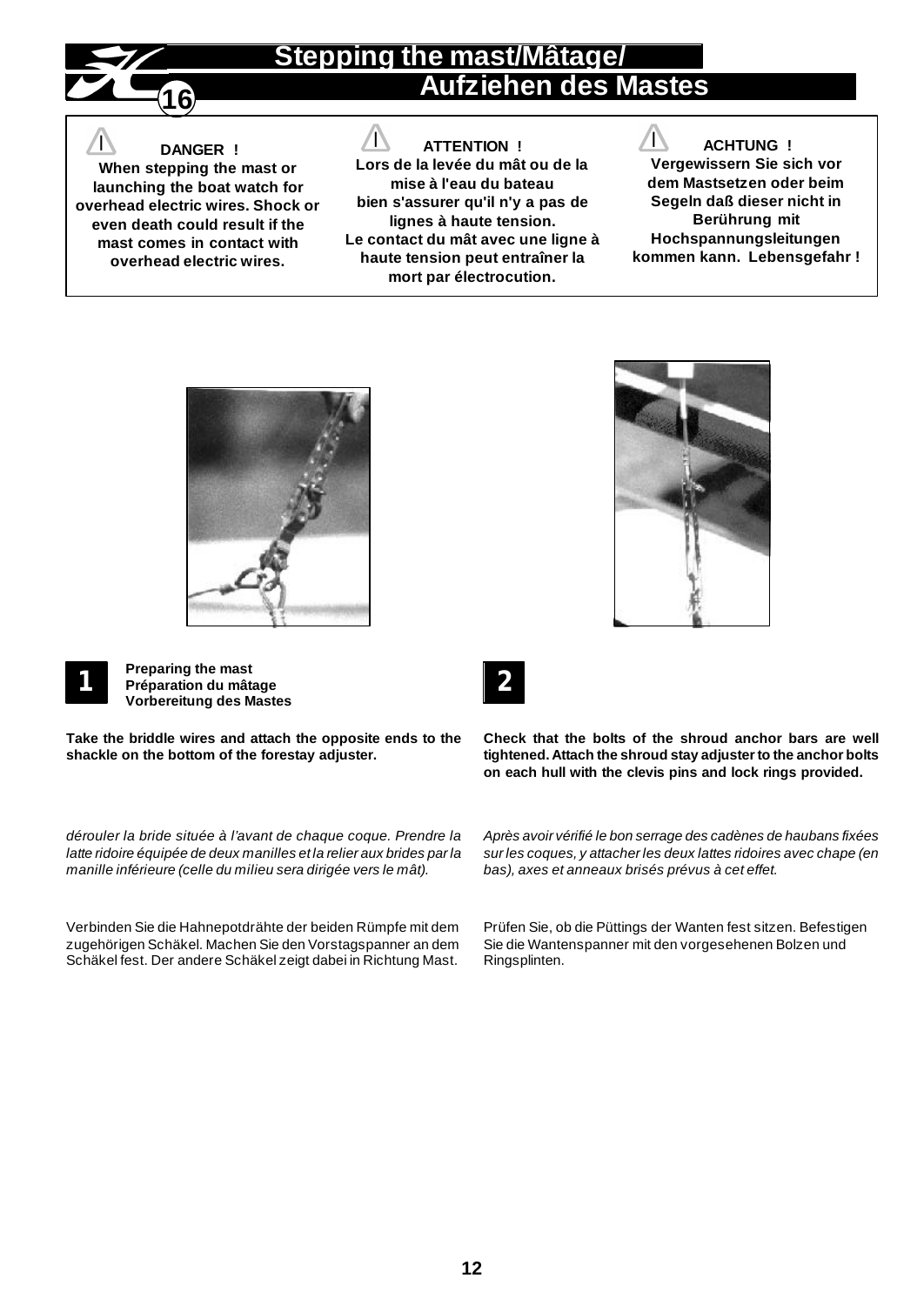







**Place the mast pivot bearing in the mast step cup and lay the mast on top of the frame with the mast head aft. Attach the shrouds to the top holes of the adjusters. Make sure that the shrouds are not crossed at the mast tang. Put the shroud covers over the adjusters. The mast is ready for stepping.**

*Après avoir glissé la rondelle téflon dans l'emplanture de mât, positionner ce dernier en le couchant sur le bateau. Après avoir réparti distinctement les câbles de part et d'autre du mât , sur le trampolin, relier chaque hauban à sa ridoire respective au trou le plus haut (attention à ce que les câbles ne soient ni emmêlés, ni croisés), descendre le protège latte jusqu'au milieu de la latte (évite le travers au moment du mâtage).*

*Le bateau est prêt à mâter.*

Legen Sie die Teflonscheibe in die Mastfußpfanne. Legen Sie den Mast auf das Boot.

Legen sie die Kabel auf beiden Seiten des Mastes getrennt aus. Befestigen Sie die Wanten an den Wantenspannern (oberstes Loch). Achten sie darauf, daß sich die Wanten nicht verwickeln oder überkreuzen. Schieben Sie die Wantenschützer halb herunter (Verhindert Verdrehen der Wanten beim Maststellen). Der Mast kann nun gestellt werden.

#### **Stepping the mast/Le mâtage**/**Aufziehen des Mastes**

**Although with experience the mast can be stepped by one person, we recommend that you have someone assist you. The mast step link should be attached to the mast step. As you begin to raise the mast the link will rotate upward. Stand on the rear crossbar and raise the mast to your shoulder. At this point, insure that the shrouds are clear of the rudders and rear corner castings. An assistant is recommended. Walk forward raising the mast as you go. At the full upright position, lean the mast forward against the shrouds and have an assistant attach the forestay (upper hole). Later adjustment may be necessary.**

*une aide extérieur est souhaitée pour attacher l'étai à la ridoire. Pourtant, avec de la pratique et de l'expérience, cette opération est réalisable par une seule personne.*

*Le mât est positionné; le crochet du pied de mât va venir se prendre dans l'axe fixé sur l'emplanture. Le crochet engagé va se placer sur la traverse arrière et lever le mât jusqu'au niveau des épaules en maintenant une pression en avant pour que le crochet ne sorte pas de l'embase de mât.*

*En levant le mât, vérifier que les haubans ne soient pas pris dans les safrans ou les pièces d'angles. Avancer vers l'avant en poussant et levant progressivement le mât ; l'aide extérieure soulage et assure le mât en exerçant une traction latente et progressive. Une fois le mât à la verticale, l'aide fixe l'étai au cran supérieur de la latte au moyen de son axe et anneau brisé. NB : plus tard, un réglage sera peut-être nécessaire.*

Zur Befestigung des Vorstags am Hahnepot ist eine Hilfsperson notwendig.

Der Mast liegt auf dem Boot. Der Haken am Mastfuß wird unter dem Querbolzen an der Mastfußpfanne eingesetzt. Heben Sie den Mast am Heck des Bootes auf die Schulter und steigen Sie auf den Achterholm. Drücken Sie dabei den Mast ständig nach vorne, damit sich der Haken nicht aus der Verankerung löst. Überprüfen Sie beim Mastanheben, ob die Wanten nicht in den Ruderblättern oder am Trampolin hängen bleiben. Gehen Sie, mit dem Mast auf der Schulter, auf dem Trampolin langsam nach vorne. Die Hilfsperson hebt mit an und sichert den Mast. Sobald der Mast senkrecht steht, befestigt die Hilfsperson das Vorstag mit Bolzen und Ringsplint im obersten Loch des Vorstagspanners.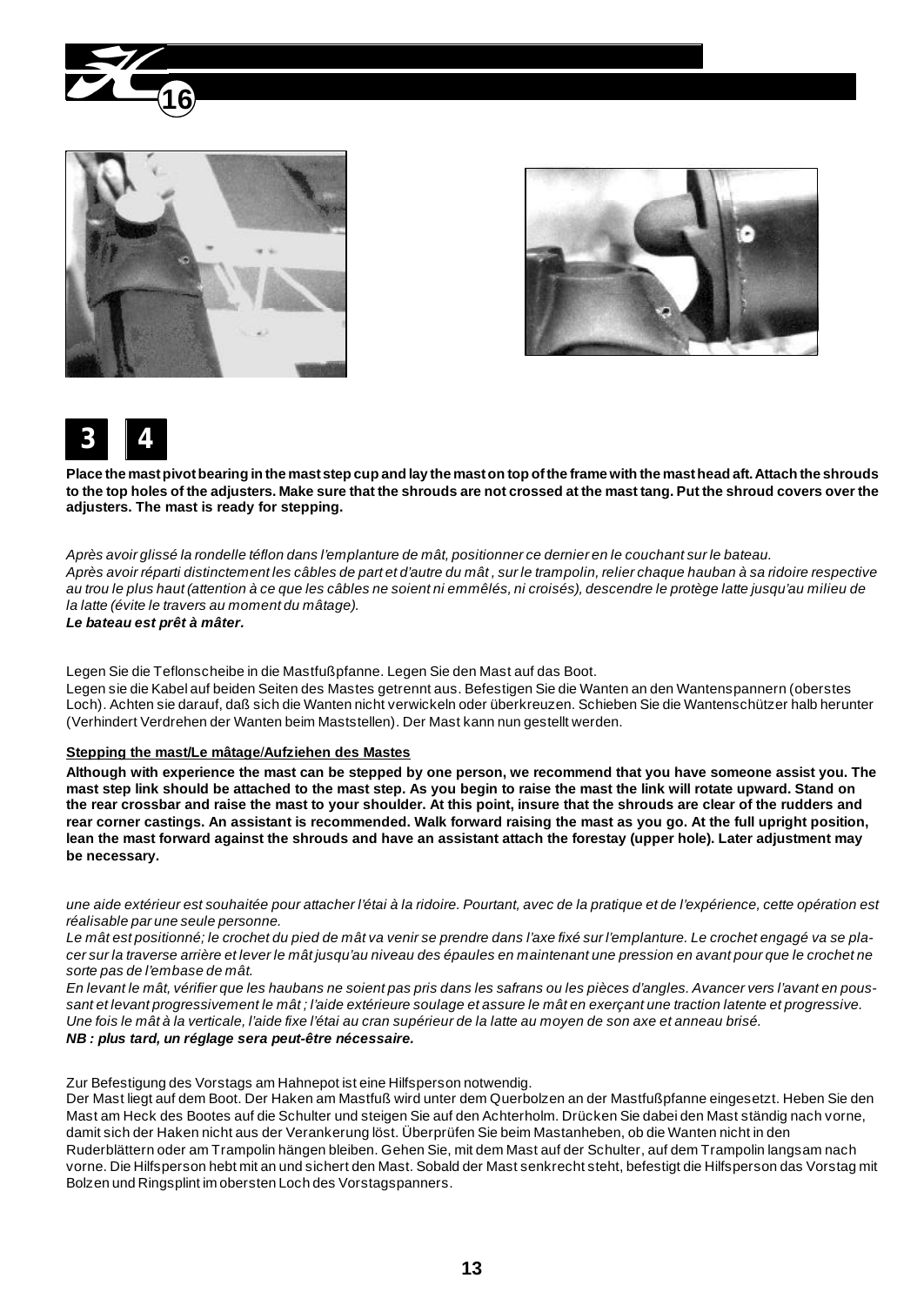

**Attach one of the shroud to the four or fifth hole of the stay adjuster. Have someone pulling down on the trapeze in order to relieve the shroud.**

**16**

**Do the same operation on the opposite side.**

**Caution : it is necessary to have the same tension on both sides.**

**Then put the shrouds covers completely over the stay adjusters.**



*Fixer le hauban au quatrième ou cinquième cran inférieur de la latte ridoire de la coque, tandis que l'aide exerce une traction sur un trapèze pour soulager le hauban.*

*Répéter l'opération côté opposé.*

*Attention, il est impératif d'avoir le même réglage des deux côtés. Abaisser complètement les gaines sur les lattes, anneaux vers le haut.*

Befestigen Sie nun die Wanten im vierten oder fünften Loch (von unten) der Wantenspanner.

Die Hilfsperson entlastet die Wanten durch Ziehen am Trapez.

Achtung: Sie müssen auf beiden Seiten unbedingt die gleiche Einstellung haben! Schieben Sie die Wantenschützer ganz herunter, Ringsplinte nach oben.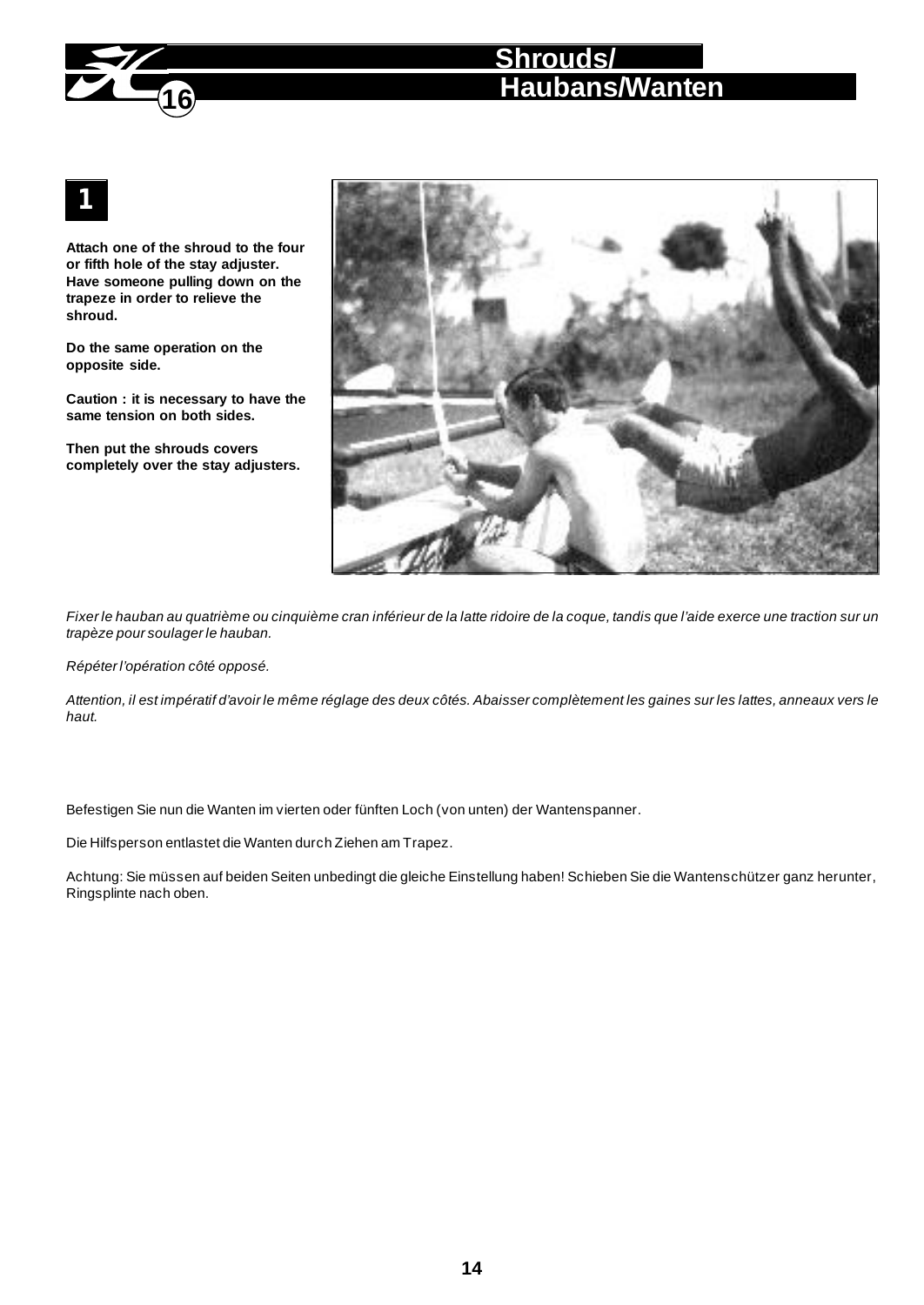### **Trapeze/Trapèzes/**

**Trapez**



**1**

**Assemble the trapeze adjustment components as shown in the illustration. The shock cord should passe beneath the trampoline frame from the port trapeze line to the starboard line**

*Assembler les trapèzes comme indiqué dans l'illustration ci-contre. Le sandow de trapèze doit passer sous le trampolin et relier le trapèze droit au gauche.*

Führen Sie die Trapezleinen gemäß nebenstehender Abbildung zusammen.Verbinden Sie die jeweiligen Trapezleinen mit dem Gummistrop unter dem Trampolin hindurch.

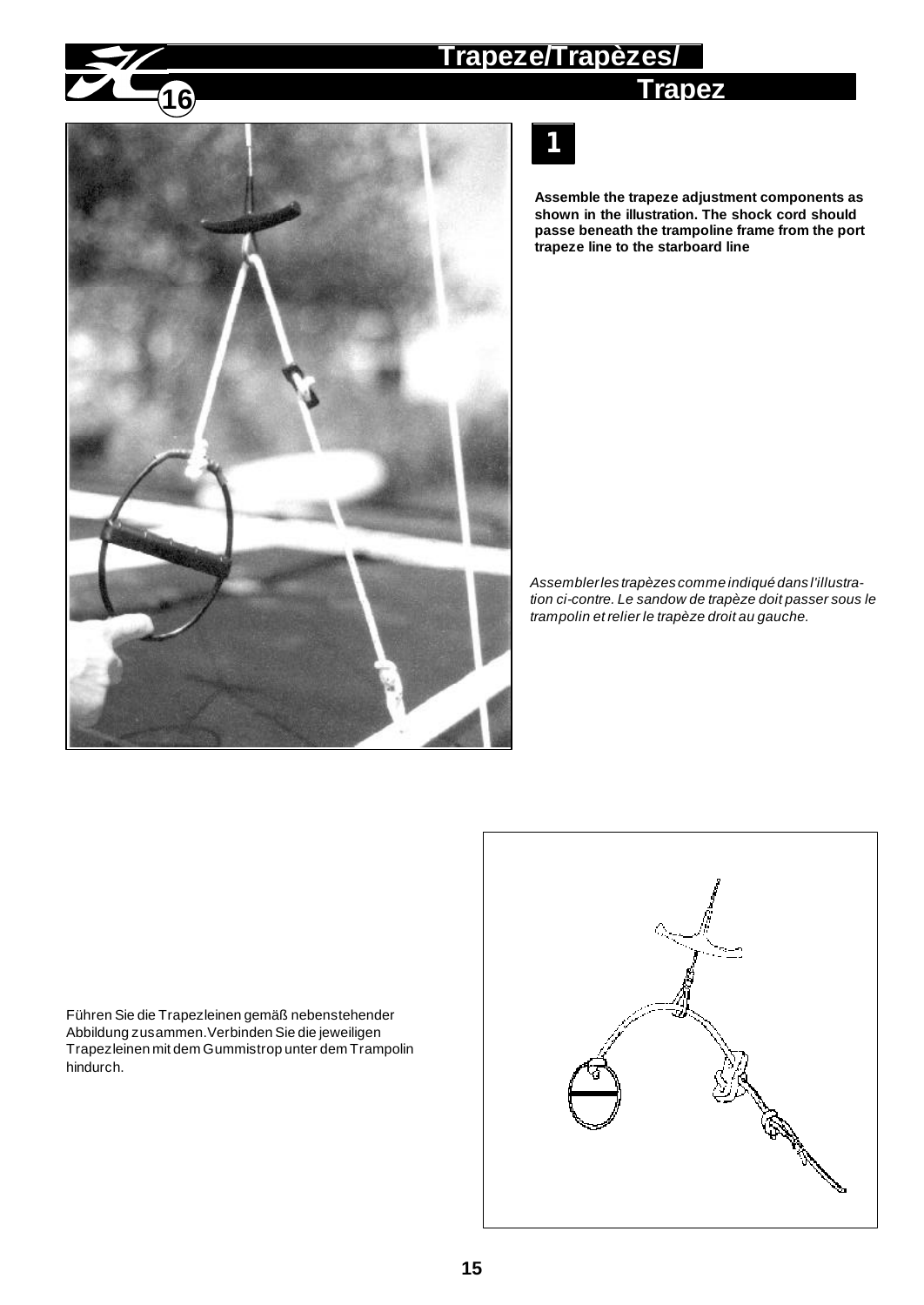## **Main traveller/Chariot de GV/ Großsegel-Traveler**



**Take the traveller car CCT and dismount it out by removing the pin and the split ring. Slide the bearing cylinger out by pressing the end of the plastic part.**

*Prendre le chariot CCT et le démonter complètement en enlevant l'axe et l'anneau brisé dans un premier temps. Sortir le cylindre en le glissant latéralement, en exerçant une pression à l'extrémité de la partie plastique.*

Nehmen sie den Traveller und zerlegen Sie ihn. Entfernen Sie dazu zunächst den Ringsplint und den Bolzen. Nehmen Sie den Zylinder heraus. Drücken Sie dazu auf die Enden des Plastikteils.







**Take the cylinder out of the upper part.**

*Oter le cylindre et la partie supérieure.*

Entfernen Sie den Zylinder und die Doppelrolle.



**Split the plastic slide in two parts and insert each one in the track of the rear crossbar.Slide them one over the other until they fit together**

*Séparer la glissière plastique en deux parties distinctes et les glisser alternativement*

*dans le rail de la traverse arrière, les coulisser l'une sur l'autre puis les réemboîter.*

Nehmen Sie die beiden Teile des Plastikgleitstücksauseinander, und führen Sie sie nacheinander in die Gleitschiene des<br>Achterholms ein. Achterholms Schieben Sie die Hälften wieder zusammen.







**Reassemble the traveller car in a reverse manner, i.e. : fit in the upper part, slide the cylinder and place the pin and the split ring.**

*Remonter le chariot en inversant l'ordre initial, soit : encastrer la partie supérieure, glisser le cylindre en ayant eu soin d'exercer une pression à l'extrémité de la glissière, puis glisser l'axe et l'anneau brisé.*

Bauen Sie den Traveller in umgekehrter Reihenfolge wieder zusammen. Oberes Teil einsetzen, Metallzylinder über den Plastikzylinder schieben, Bolzen mit Ringsplint sichern.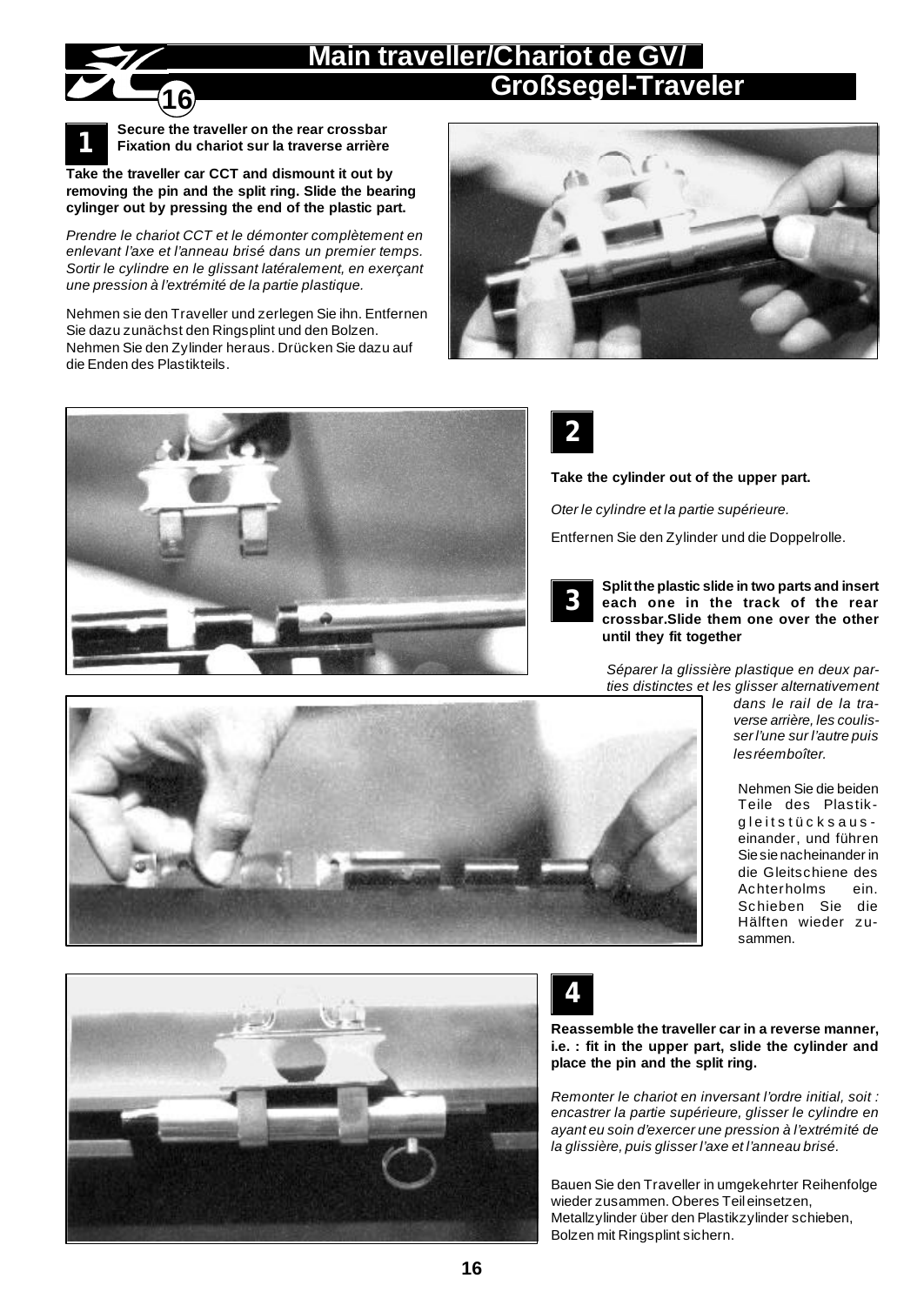## **Grand-voile/Großsegel Main sail/**

**1**

**16**

**Insert each batten into its respective pocket, making sure it seats all the way into the batten pocket end protectors. The drawing illustrates recommended way to thread the batten ties. Insert the batten tie in one of the hole of the batten end cap, feed it into the opposite grommet of the batten pocket, then into the second hole of the batten end cap, then back in the first grommet and secure it with a knot into the V groove. Batten tension can be varied to suit personal preference or sailing conditions.**



*Déplier la voile sur le trampolin. Introduire les lattes en partant du haut. Fixer la garcette à un oeillet du gousset par un noeud de chaise. Enfiler la garcette dans un des deux trous de l'embout de latte, puis dans l'oeillet opposé du gousset de latte, puis après être repassé par le deuxième trou d'embout de latte, revenir dans l'oeillet de départ pour terminer par un blocage dans la fente de l'embout. Conclure par un tour mort autour de la latte. S'assurer que toutes les lattes soient bien enfilées en bout de gousset. Les lattes doivent être tendues et serrées. Au fur et à mesure de l'utilisation de la voile, des réajustements sont nécessaires.*

Legen Sie das Großsegel auf dem Trampolin aus. Führen Sie die Latten, oben beginnend in die Segeltaschen ein. Befestigen Sie die Lattenbänsel mit einem Palstek an einer Öse der Lattentasche. Fädeln Sie den Bänsel durch eines der beiden Löcher in der Lattenkappe ein, gehen durch die Öse auf der anderen Seite der Lattentasche, durch das zweite Loch der Lattenkappe, wieder durch die Ausgangsöse und schließlich in die Schlitzklemme der Lattenkappe. Schließen Sie mit einem Rundtörn ab. Achten Sie darauf, daß die Latten ganz bis zum Ende der Lattentasche vorgeschoben sind. Die Latten sollen unter Spannung stehen, und eine leichte Biegung haben. Je nach Gebrauch des Segels müssen die Latten nachgespannt werden.



**2**

**Point the boat directly into the wind. Take the halyard rope and the halyard wire which are attached together on the mast and pull them apart. Pull on the halyard rope to hoist a bit the halyard wire**

*Avant de hisser la voile, placer votre Hobie Cat face au vent... Récupérer les drisses cordage et drisse câble de grand voile, fixées ensemble au taquet du mât. Les séparer. Hisser légèrement la drisse câble en tirant sur la drisse cordage, pour engager le plot dans le fraisage supérieur de la gorge du mât.*

Bevor Sie die Segel hissen, stellen Sie das Boot mit dem Bug in den Wind. Nehmen sie die Leine und das Kabel des Großfalls, die zusammen auf der Mastklampe belegt sind, auseinander. Ziehen Sie langsam an der Leine, um die Metallhülse des Kabels oben in die Mastnut einzuführen.

**3**

**Feed the luff into the opening in the mast track and attach the halyard shackle to head of the sail. Continue pulling the halyard and feeding the sail until it reaches the top. When the sail is all the way up, pull the halyard forward sufficient for the stop sleeve to clear the halyard hook. Once the sleeve is past the hook position the halyard so that the sleeve will engage the hook when you release tension.**

*Engager le guindant de la voile dans le fraisage prévu à cet effet, puis verrouiller la manille de drisse câble à la têtière de la grand voile. Hisser la voile en engageant le guindant dans la ralingue du mât.*

*Une fois la voile hissée à fond, tirer sur la drisse jusqu'à ce que l'arrêtoir (2ème plot sur la drisse) vienne se fixer sous le hook (partie métallique en forme de crochet de drisse qui est fixée à 7 cm du haut du mât).*



Führen Sie das Vorliek des Großsegels in die Mastnut ein und befestigen Sie den Schäkel des Großfalls am Segelkopf. Führen sie das Vorliek beim Heißen in die Mastnut ein. Sobald das Segel gehisst ist, ziehen Sie am Fall, bis sich die obere Metallhülse in dem Metallhaken (ca. 7cm unterhalb der Mastspitze) im Masttop eingehakt hat.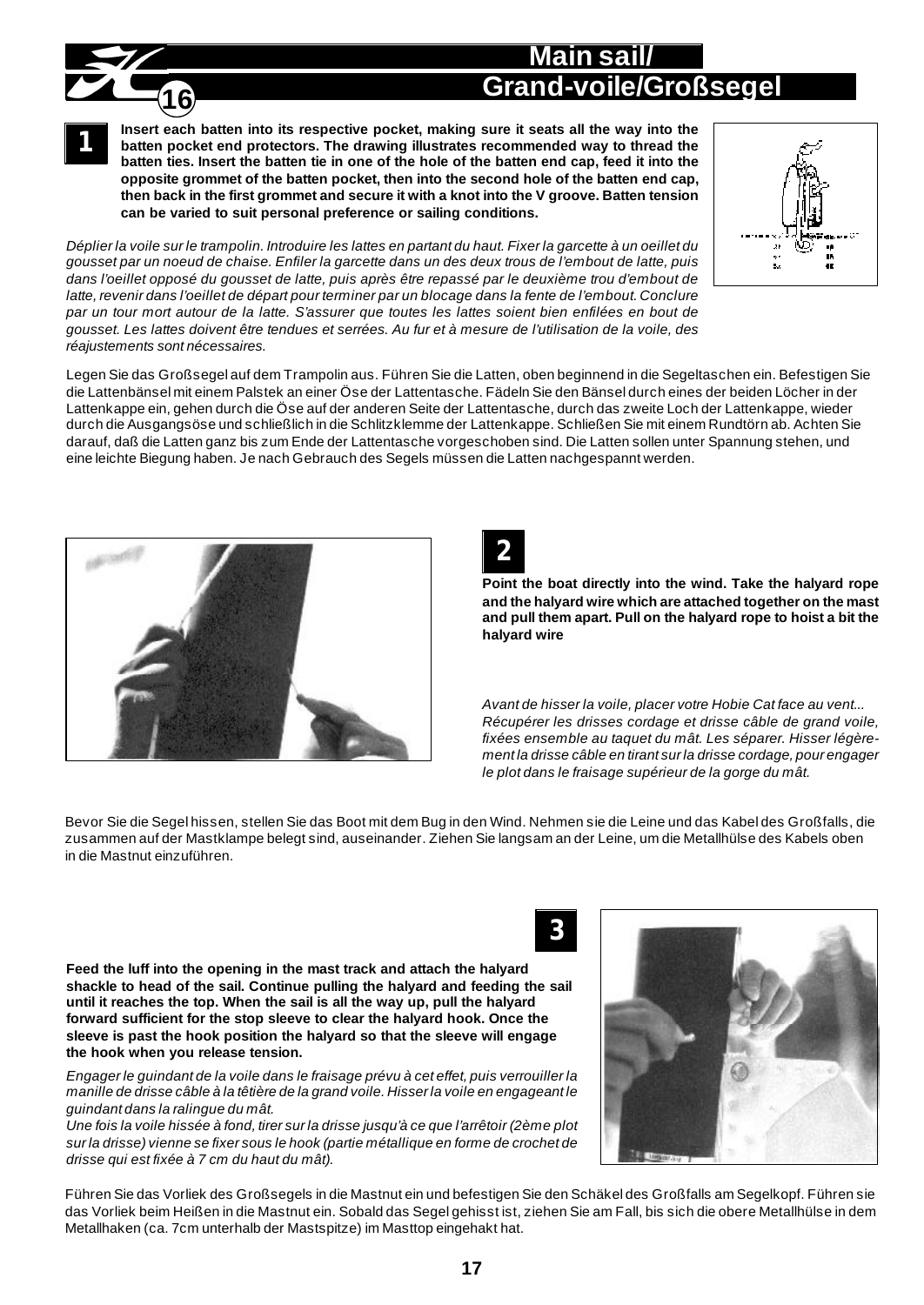



**Take the gooseneck and fix it to the groomet of the sail (at the clew). The sheave is facing down. Feed the gooseneck slider in the opening of the mast and pull it down in the gorge.**

**NB : in order to check that it is secured, untie the halyard rope and pull the sail somewhat down. In order to avoid crossing the halyard rope with other wires, it is recommended to route the halyard from the front to the starboard side and around behind the starboard shroud and trapeze wires. Secure it to the white mast cleat at the bottom of the mast and stow the excess line.**

*Prendre le vit de mulet et le fixer à l'oeillet de la voile (côté mât). Le réa est positionné vers le bas. Engager la glissière du vit de mulet dans le fraisage puis le faire glisser vers le bas, dans la gorge.*

*NB : Pour s'assurer du bon accrochage, relâcher la drisse cordage et exercer une traction vers le bas de la voile. Afin de ne pas croiser la drisse cordage sur d'autres câbles, il est conseillé de faire le tour du bateau par un côté en passant la drisse cordage à l'extérieur du hauban et des trapèzes, de monter sur le trampolin par l'arrière du bateau et de venir l'attacher au taquet blanc en base de mât.*

#### Nehmen Sie den Lümmelbeschlag und befestigen Sie ihn am Segelhals. Die Rolle zeigt nach unten. Führen Sie das Gleitstück des Lümmelbeschlags in die Erweiterung der Mastnut ein und ziehen Sie es nach unten.

Hinweis: Um sich zu vergewissern, daß das Großsegel richtig eingehakt ist, lassen Sie das Großfall los und ziehen das Segel nach unten. Führen Sie das lose Ende des Großfalls hinten um die Wanten und Trapezleinen herum und belegen es auf der weißen Klampe am Mast.

#### **Take the boom**

**Feed the foot of the sail into the track opening in the forward end of the boom. Fix the boom to the gooseneck. Lead the outhaul (already tied to the mainsail clew) around the boome cap, through the block hanger and through the outhaul jam cleat. Tie a figure eight knot in the end of the line.**

#### *Prendre la bôme.*

*Enfiler la bordure de la voile dans la rainure de la bôme par la gorge ménagée à cet effet. La fixer au vit de mulet par sa charnière. Glisser le cordage étarqueur de bordure (déjà fixé sur la voile) dans la gorge située à l'extrémité arrière de la bôme, puis dans le collier de bôme, et enfin dans le conduit coinceur. Faire un noeud en huit à l'extrémité du bout.*

Nehmen Sie den Baum. Führen Sie das Unterliek des Segels in die Baumnut ein. Befestigen Sie den Baum am Lümmelbeschlag. Ziehen Sie den Unterliekstrecker durch die Öffnung hinten am Baum nach vorne in die Klemme, und sichern Sie das Enden mit einem Achtknoten.

**5**







**Tie the downhaul line onto the cleat with a palstek (check that the cleat is well fixed) lead it into the gooseneck sheave, down to the cleat and fix it. This allows to tension the luff of the sail.**

#### *Prendre le bout étarqueur,*

*l'attacher par un noeud de chaise au taquet noir (vérifier le bon serrage des vis du taquet), remonter au réa du vit de mulet, redescendre au taquet noir pour le fixer, ce qui permet une bonne tension pour tirer sur le hâle- bas, soit un réglage de tension du guindant de voile.*

Nehmen Sie die Niederholerleine und befestigen Sie sie mit einem Palstek an der schwarzen Klampe (Überprüfen Sie den Sitz der Schrauben der Klampe). Gehen Sie über die Rolle des Lümmelbeschlags und wieder hinunter zur Klampe. Machen sie dort fest. So können Sie mit dem Niederholer viel Spannung auf das Vorliek ausüben.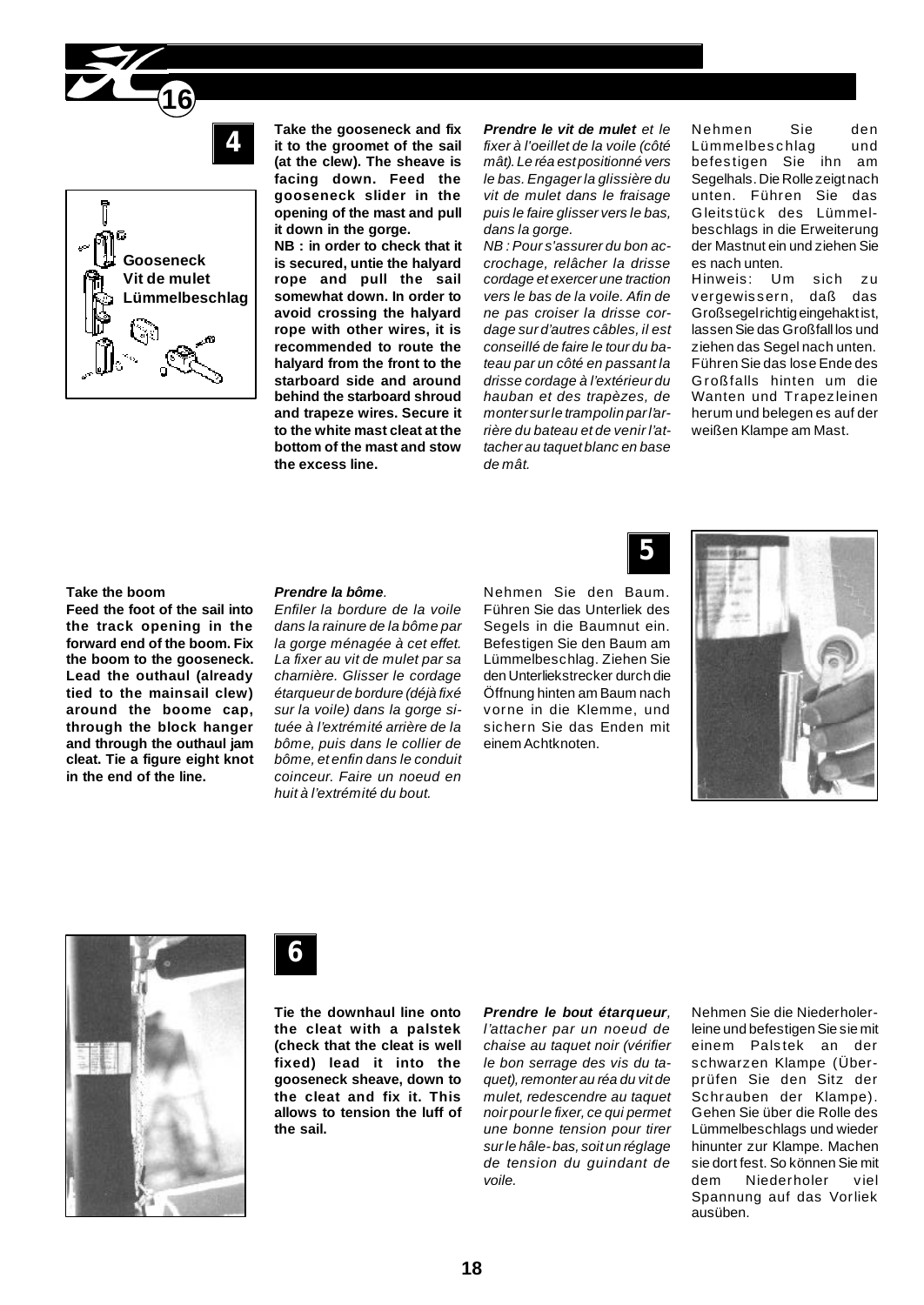

## **Mainsheet system/Palan & écoute de GV/Großschotsystem**

**Shackle the boom block to the boom block hanger. Shackle the ratchet block to the traveller car (the jam cleat facing inboard).**

**Tie a eight figure knot at the end of the mainsheet and feed it through the upper strap of the ratchet block and then :**

- **up into the first sheave of the boom block from front to rear**
- **down into the first sheave of the ratchet block from front to rear**
- **up into the second sheave of the boom block from rear to front**
- **down into the second sheave of the ratchet block from front to rear**
- **up into the third sheave of the boom block from rear to front**
- **down into the third sheave of the ratchet block from rear to front**

*Prendre la poulie triple bôme et la fixer au collier de bôme par sa manille, puis la poulie triple winch pour l'accrocher au pontet du chariot CCT par sa manille (taquet coinceur dirigé vers l'intérieur du bateau)*

*Prendre l'écoute de grand voile. Faire un noeud à son extrémité et la glisser sous le pontet supérieur du coinceur de la poulie winch,*

- *remonter dans le premier réa de la poulie triple bôme par devant,*
- *puis redescendre au premier réa de la poulie winch de l'avant vers l'arrière,*
- *revenir au deuxième réa de la poulie de bôme de l'arrière vers l'avant,*

*- puis redescendre au deuxième réa de la poulie winch de l'avant vers l'arrière,*

*- pour remonter au troisième réa de la poulie de bôme de l'arrière vers l'avant*

*- et finalement redescendre au troisième réa de la poulie winch de l'arrière vers l'avant.*



Nehmen Sie den dreifachen Block und befestigen Sie ihn mit dem Schäkel am Großbaum. Dann machen Sie den dreifachen Knarrblock mit einem Schäkel am Traveller fest. (Großschotklemme zeigt in Richtung Bootsmitte).

Nehmen sie die Großschot. Machen Sie einen Knoten in das Ende, und führen Sie die Schot durch den Bügel auf der Großschotklemme.

- nach oben über die erste Rolle (von vorne nach hinten) des dreifachen Baumblocks,
- wieder hinunter zur ersten Rolle des Knarrblocks (von vorne nach hinten),
- hoch zur zweiten Rolle des Baumblocks (von hinten nach vorne),
- hinunter zur zweiten äußeren Rolle des Knarrblocks (von vorne nach hinten),
- hoch zur dritten Rolle des Baumblocks (von hinten nach vorne) und schließlich
- hinunter zur dritten (mittleren) Rolle des Knarrblocks (von hinten nach vorne).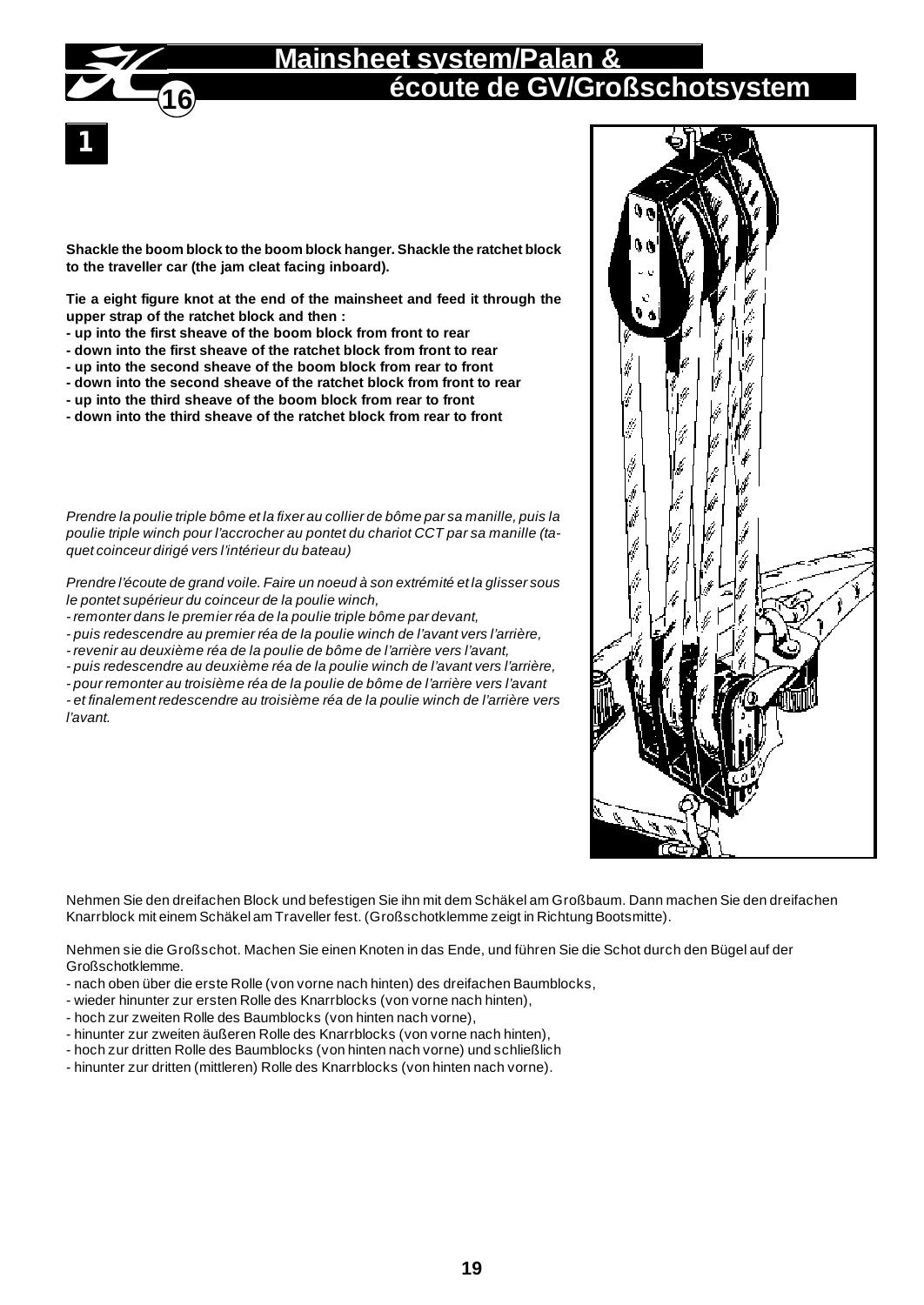

**Feed it then into the lower strap of the cam cleat of the ratchet block. Run the free end of the mainsheet through the cam cleat of the aft crossbar, through the traveller car from inside to outside, and the dead eye behind the cam cleat. Tie a figure eight knot to secure the line.**

#### *Passer enfin dans le pontet inférieur du taquet de la poulie winch.*

*Les palans sont à 90°.*

*Glisser l'extrémité du bout sous le pontet (entre les coinceurs), puis entre les réas de la tourelle de la traverse arrière, puis entre les réas blancs du chariot CCT, de l'intérieur vers l'extérieur, pour aller terminer dans le pontet de la traverse arrière, du haut vers le bas où l'on arrête l'écoute par un noeud en 8 à son extrémité.*



Jetzt gehen Sie durch die Großschotklemme des Knarrblocks. Die Blöcke sind um 90 ° verdreht zueinander. Gehen Sie mit dem Ende der Schot durch die Schotklemme und die Doppelrolle auf dem Achterholm, von vorne nach hinten durch die weiße Doppelrolle des Travellers. Schließlich von oben nach unten durch den Bügel in der Mitte des Achterholms. Machen Sie einen Achtknoten in das Ende der Schot.



**Snap the line upward and downward to check if all is working well.**

*Border et choquer pour contrôler si tout est bien monté.*

Überprüfen Sie den Mechanismus durch Dichtholen und Auffieren.

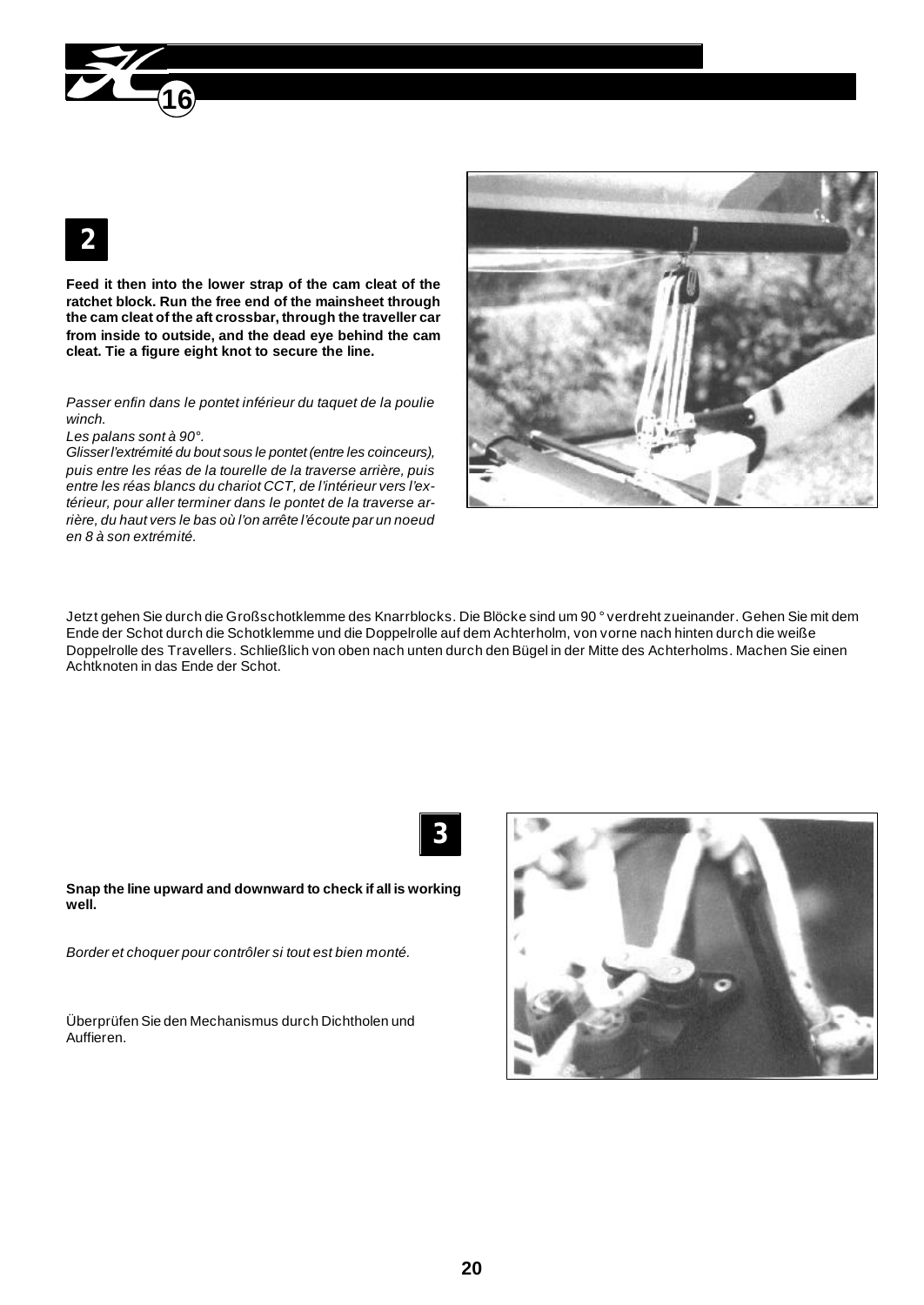## **Jib/Foc/Fock**



**Install the jib battens. Attach the batten tie to the grommet of the batten pocket. Insert the batten. Feed the batten tie through the hole in the batten, then through the opposite grommet of the batten pocket and secure it in the V groove of the batten. Lead it several time around the batten and fix it.**

#### *Déplier le foc sur le trampolin.*

*Positionner les garcettes par un noeud de chaise à un oeillet de chaque fourreau de latte : glisser les lattes. Enfiler la garcette dans le trou de la latte puis dans l'oeillet opposé du fourreau, revenir la bloquer dans la fente de l'embout de latte, pour terminer par plusieurs tours morts autour de la latte, avec un arrêt simple.*

*NB : comme pour les lattes de grand voile, les lattes de foc doivent être tendues et serrées.*

Legen Sie das Focksegel auf dem Trampolin aus.

Befestigen Sie die Bänsel mit einem Palstek an einer Öse der Lattentasche. Führen Sie die Latten ein. Fädeln Sie den Bänsel in das Loch der Lattentasche ein, anschließend durch die gegenüberliegende Öse und klemmen Sie ihn in die Schlitzklemme. Machen Sie mehrere Rundschläge um die Latten und sichern Sie mit einem halben Schlag. Die Latten des Focksegels müssen (wie die Großsegellatten) unter Spannung stehen und eine leichte Krümmung aufweisen.



**2**

**Take each traveller return line located at each end of the front crossbar. Secure each one in its respective cleat on the crossbar and thread it in the block sheave and then under the eye strap of the cam cleat. Take the jib sheet. Thread one end in the external hole of the jib traveler car and secure it with a knot. The knot is outside the frame.**

*Délover les cordages de renvoi de chariot situés à chaque extrémité de la traverse avant. Bloquer chaque extrémité dans les coinceurs respectifs fixés sur la traverse avant en ayant soin de passer le cordage en avant de la tourelle, puis dans le réa de la poulie par l'avant, et enfin sous le pontet du coinceur.*

*Prendre l'écoute de foc. Glisser une extrémité dans le trou extérieur du chariot Trentec de la traverse avant. La bloquer par un noeud simple. Le noeud est à l'extérieur du cadre.*

Rollen Sie die Rückholleinen für die Focktraveller auf beiden Seiten des Vorderholms ab. Befestigen Sie die Leine im äußeren Loch des Focktravellers. Gehen Sie von vorne über die Umlenkrolle, durch die Doppelrolle auf dem Vorderholm und durch die Curry-Klemme. Nehmen Sie die Fockschot. Führen Sie ein Ende von hinten nach vorne durch das große äußere Loch des Focktravellers. Blockieren Sie das Ende mit einem einfachen Knoten auf der Vorderseite.

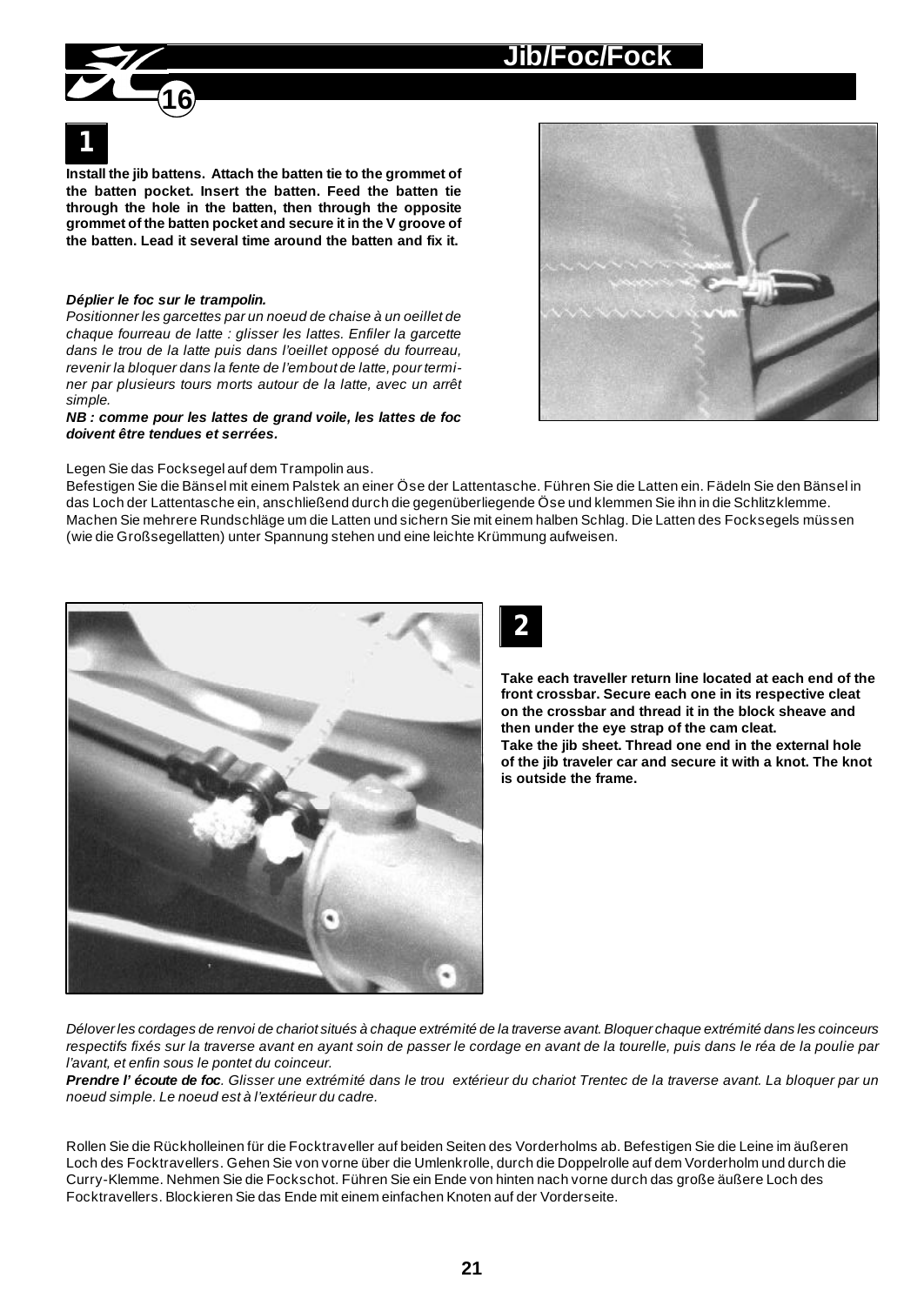

**Lead the jib sheet to one of the clew blocks and back through the second hole of the Trentec traveller car, then back to the jib block on the front crossbar, leading it first through the sheaves and then under the strap of the cam cleat.**

**Repeat the operation on the opposite side in a reverse manner : feed the jib sheet under the strap of the opposite jib block on the front crossbar, then between the sheaves, then through the 2nd hole of the Trentec traveller car (the one towards the inside) from outside to inside, and then back to the first hole of the traveller from inside to outside. Secure the end of the line with a knot.**

**NB : to lead the jib sheet from one jib block to the other, be careful to stay inside of the boat. Never lead the rope behind the mast.**



**3**

*Prendre les deux petites poulies de point d'écoute de foc avec leur manille, enfiler l'écoute dans une des poulies, de l'extérieur vers l'intérieur, revenir la glisser dans le deuxième trou du chariot Trentec de l'extérieur vers l'intérieur, puis la glisser dans la tourelle du côté concerné en passant d'abord entre les réas, puis sous le pontet dans le taquet coinceur.*

*Répéter l'opération de l'autre côté en inversant le processus à savoir : Glisser l'écoute de foc sous le pontet de la tourelle opposée, sur la traverse avant, puis entre les réas de la tourelle, la passer dans le 2ème trou du chariot trentec (soit celui vers l'intérieur) de l'intérieur vers l'extérieur, pour revenir au 1er trou du chariot trentec de l'intérieur vers l'extérieur. Bloquer l'extrémité de l'écoute par le même noeud qu'au départ.*

*NB : Pour passer l'écoute d'une tourelle à l'autre veiller à rester à l'intérieur du bateau. Ne pas passer le cordage derrière le mât.*

3 Nehmen Sie die zwei kleinen Blöcke für das Fockschothorn und den dazugehörigen Schäkel. Führen Sie die Fockschot von hinten nach vorne über die eine Rolle, durch das innere Loch des Focktravellers (von vorne nach hinten), durch die Doppelrolle und durch die Schotklemme.

Machen Sie dasselbe in umgekehrter Reihenfolge auf der anderen Seite. Gehen Sie mit dem Ende der Fockschot durch die Schotklemme, die Doppelrolle, das innere Loch des Focktravellers (von innen nach außen), über die zweite Blockrolle (von vorne nach hinten) und von hinten durch das äußere (große) Loch des Focktravellers. Machen Sie einen Knoten in das Ende der Schot. Hinweis: Die Schot muß hinter dem Mast von Schotklemme zu Schotklemme geführt werden.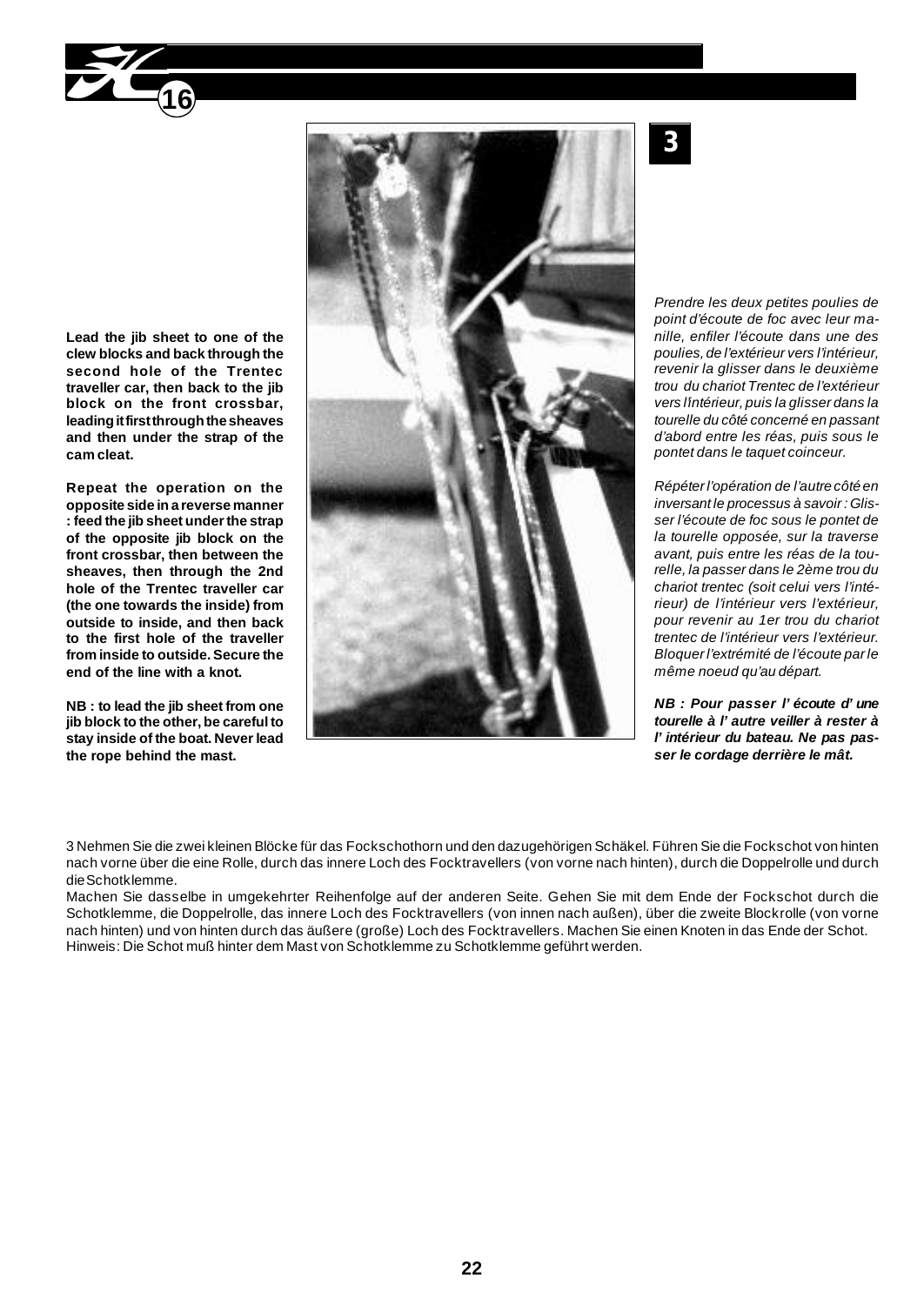



**Take the traveller shock cord. Tie a knot at one end, lead it through the last free hole of the Trentec traveller car, feed it into the track of the front crossbar, under the mast base, and stop it on the other side with a knot.**

#### *Prendre le sandow de rappel chariots.*

*Faire un noeud à une extrémité, le glisser dans le dernier trou libre du chariot trentec, le passer dans le rail de la traverse avant, sous l'emplanture de mât, pour l'arrêter de la même manière qu'il a démarré, soit par un noeud (les noeuds toujours à l'extérieur).*

#### **Nehmen Sie das Gummistrop für den Traveller.**

Machen Sie einen Knoten in das Ende und führen Sie es durch das innere Loch des Travellers. Führen Sie es in die Schiene des Vorderholms ein, unter der Mastfußpfanne hindurch und befestigen Sie es in gleicher Weise mit einem Knoten (Knoten immer außen) an dem anderen Traveller.





**Attaching the jib Fixation du foc Anbringen des Focksegels**

**Shackle the jib tack to the 4th or 5th hole of the forestay adjuster (depending on the sailing conditions).**

*Fixer tout d'abord le point d'amure au 4ème et au 5ème trou de la latte ridoire selon estimation (conditions de navigation).*

Befestigen Sie den Segelhals im vierten oder fünften Loch des Vorstagspanners.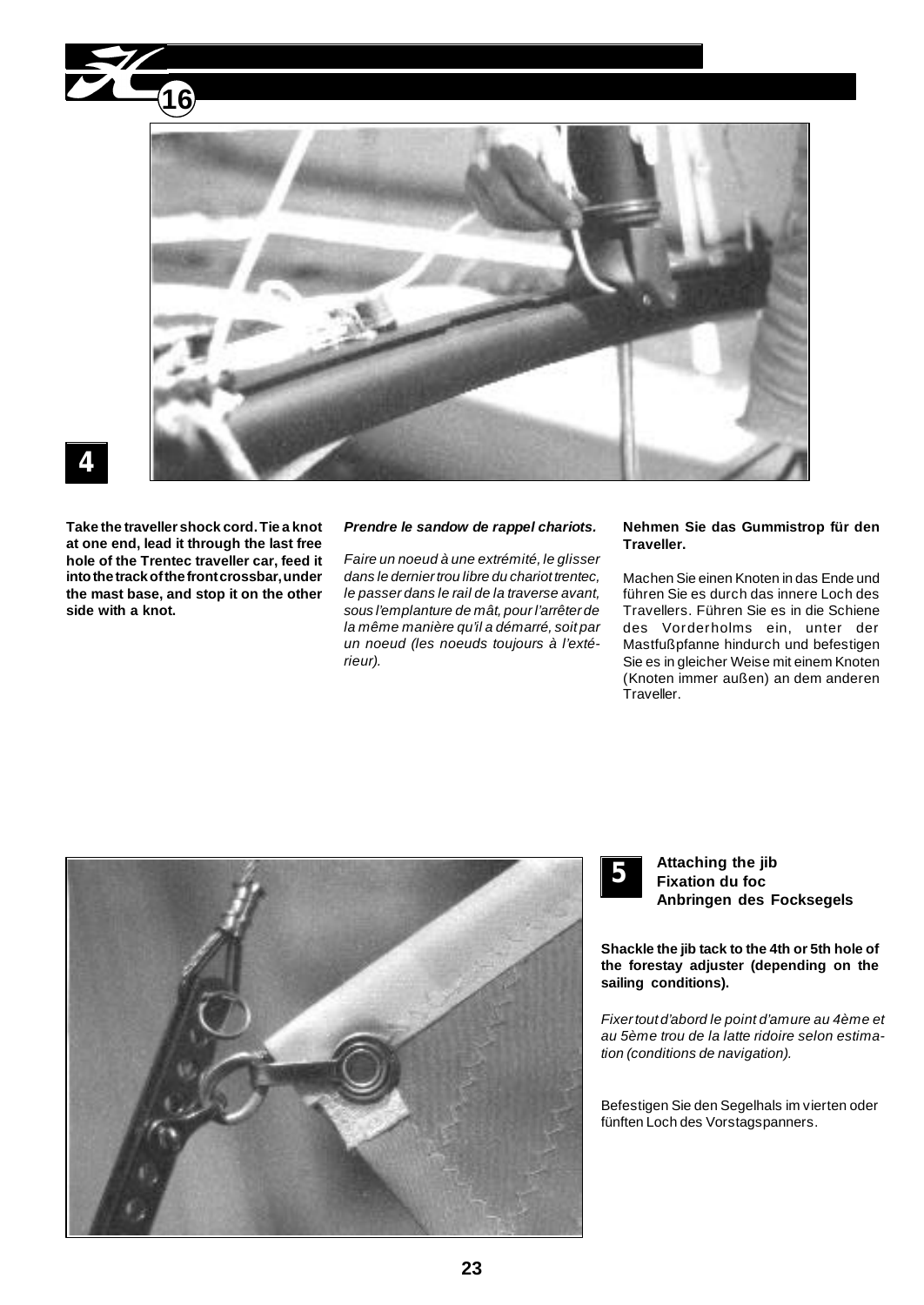

**Take the jib block at the bottom of the mast and fix it to the head of the jib. The small line on the jib is a further security.**



*Récupérer la poulie de foc fixée en bas du mât et l'attacher à la têtière du foc. Le petit cordage déjà fixé au foc permet une assurance supplémentaire.*

Nehmen Sie den Fockfallblock, der am Mastfuß festgemacht ist und machen Sie daran den Segelkopf fest. Die kleine Kordel am Segelkopf erlaubt eine zusätzliche Sicherung.





*Accrocher la bague plastique du foc sur l'étai en la tordant dans le sens des aiguilles d'une montre. Hisser le foc jusqu'à détente de l'étai. Fixer la drisse au taquet du mât (côté) et lover le reste qui sera glissé dans la poche du trampolin.*

Hängen Sie den Stagreiter am Vorliek des Focksegels durch Drehen im Uhrzeigersinn im Vorstag ein. Hissen Sie das Fock soweit, bis das Vorstag keine Spannung mehr hat. Machen Sie das Fall an der seitlichen Mastklampe fest. Schießen Sie die restliche Leine auf und stecken Sie sie in die Trampolintasche.

**Secure the plastic hank to the forestay by twisting it 90° onto the wire and hoist the jib. Secure the jib halyard at the bottom of the mast and stow the excess line.**